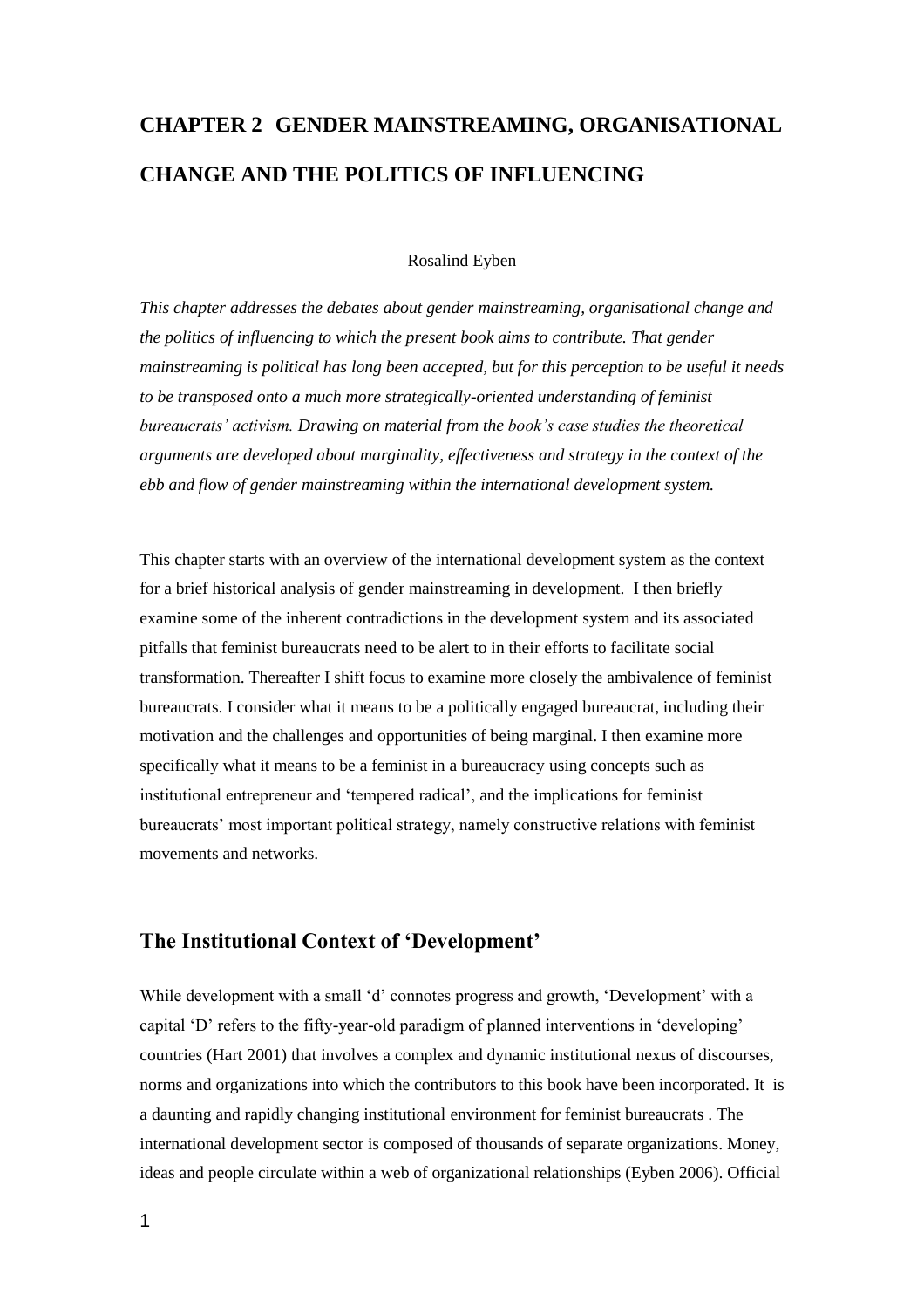aid agencies in rich countries finance governments and non-governmental organizations (NGOs) in recipient countries. NGOs in donor countries raise money from voluntary contributions and government budgets to pass on to their counterparts in the South – who are trying to influence their own governments while at the same time seeking to influence donor government policies regarding recipient countries and multilateral organizations that their governments finance. These multilaterals include international finance institutions such as the World Bank and regional banks like the Asian Development Bank (ADB), United Nations agencies such as the United Nations Development Programme (UNDP) and UN Women, and the European Commission. The multilateral organizations transfer resources to recipient country governments and NGOs, while seeking to influence them and everyone else. And all this mutual influencing and jockeying for position is performed by trans-organizational formal and informal networks of policy actors pursuing particular agendas in a multitude of global arenas.

This institutional nexus committed itself in 2000 to the Millennium Declaration and a few years later the Millennium Development Goals, including a goal relating to gender equality. The OECD (Organisation for Economic Co-operation and Development) Paris Declaration on Effective Aid of 2005 was designed to achieve these Goals through harmonization of effort in support of recipient country poverty reduction strategies (O'Neill, this volume, Chapter 6). Civil society in those countries was framed as the watchdog of the state that can hold it accountable to the country's citizens, and international NGOs were encouraged to build local capacity to that end (Mercer 2002). But soon after the Millennium highpoint some countries in Asia and Latin America began to change their status from recipients to donors, providing bilateral aid to poorer countries and financing multilateral organizations. These changes have led many to the conclusion that 'the West and the international development institutions, founded and controlled by [it] will gradually lose their exclusive competence in development strategies' (Six 2009: 1118).

So far there is little evidence about how this major shift in the development paradigm will play out in relation to global development policies on gender (Eyben forthcoming). However, as the political stance of the 'emerging powers' is non-interference in the domestic policies of their aid recipients (Mawdsley 2011), and as their aid becomes more influential, traditional donors' support to women's rights may fall more out of fashion. Meanwhile other, new institutional actors are already making their mark. On the one hand are philanthro-capitalists like the Gates Foundation, which see development as a technical matter that can be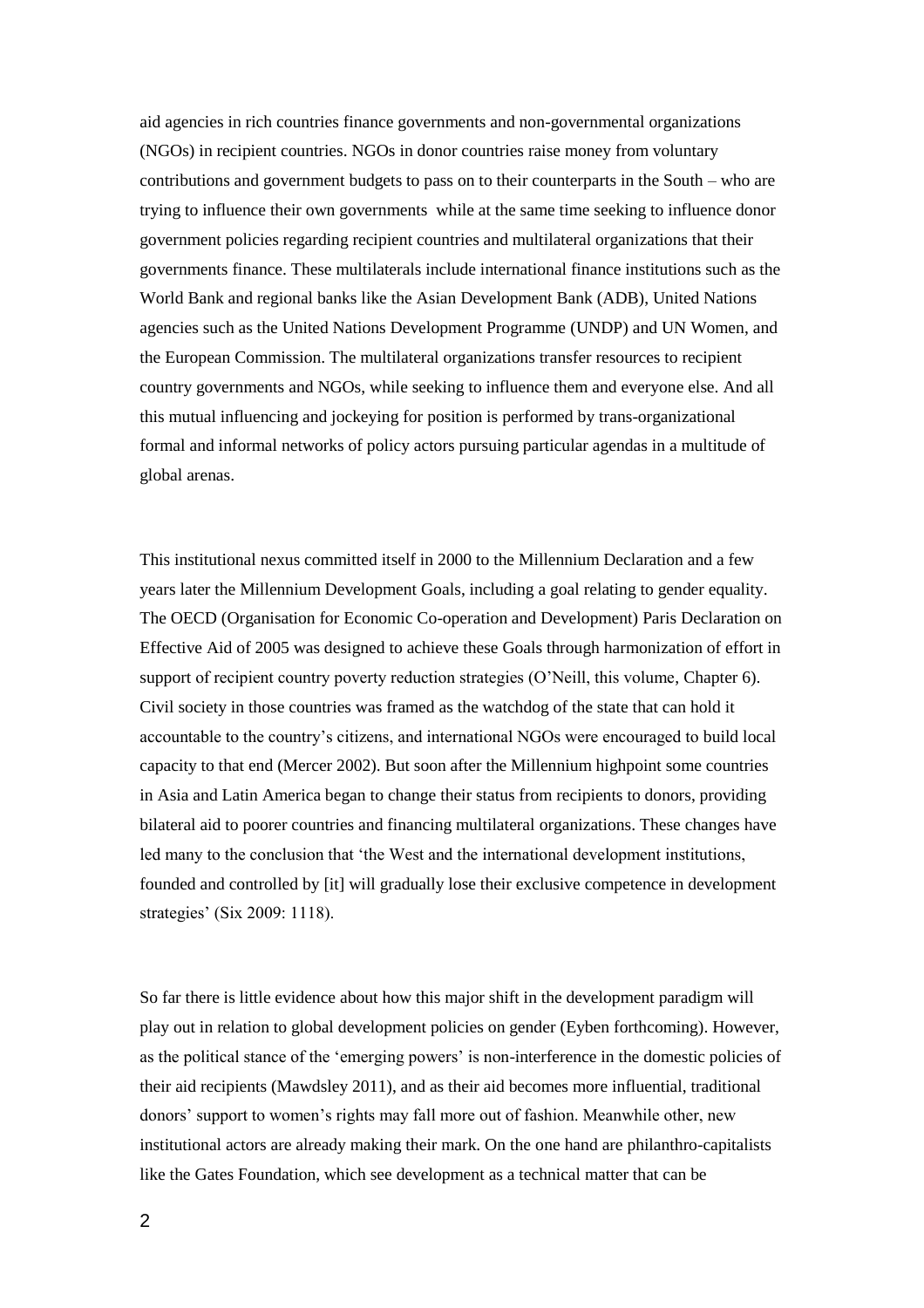effectively achieved through employing the approaches of business management expertise (Edwards 2008), and are noted for their absence of interest in gender equality. On the other hand is the corporate sector entering partnerships with donor governments and multilateral agencies on the premise that the private sector is more efficient and effective at achieving development objectives, including those associated with gender. Organizations like the Nike Foundation in partnership with the UK Department for International Development (DFID) are promoting their own instrumental brand of gender equality (Eyben 2011).

Against this backdrop I briefly review the history of gender mainstreaming as the more immediate shaping force of feminist bureaucrats' activism in development organizations and then identify some of the problems and pitfalls they face when working as feminists from inside the development system.

# **'Gender Mainstreaming in Development'**

Between the 1975 first world conference on women in Mexico and the fourth such conference in 1995 in Beijing, women in development (WID) became part of the standard discourse of global development policy. 'A good working definition of WID is simply the taking of women into account, improving their status, and increasing their participation in the economic, social and political development of communities, nations and the world' (Fraser 2004: ix). In the 1970s the WID lobby argued that women as well as men should be beneficiaries of development. Hard-nosed neo-liberal male economists interpreted this argument to regard women as consumers rather than as producers of wealth. Women, when thought about at all, were a category of the population that had specific needs, such as water and firewood (men apparently never being thirsty or hungry). Women, not men, had babies. They were wealth consumers, not producers. Men had to make economic growth happen for consuming women to reap the benefits. Then in the 1980s what seemed at the time a bold and radical shift in discourse, a new argument was introduced: women were not only potential beneficiaries; they were also agents of development. Thus started the era of instrumentalist advocacy to persuade male decision-makers that that they should invest in women to secure faster development. To include women in development projects led to greater efficiency and effectiveness.

In the early 1990s came a further sea change. The United Nations Conference on Human Rights made a breakthrough: it recognized that women's rights are human rights. The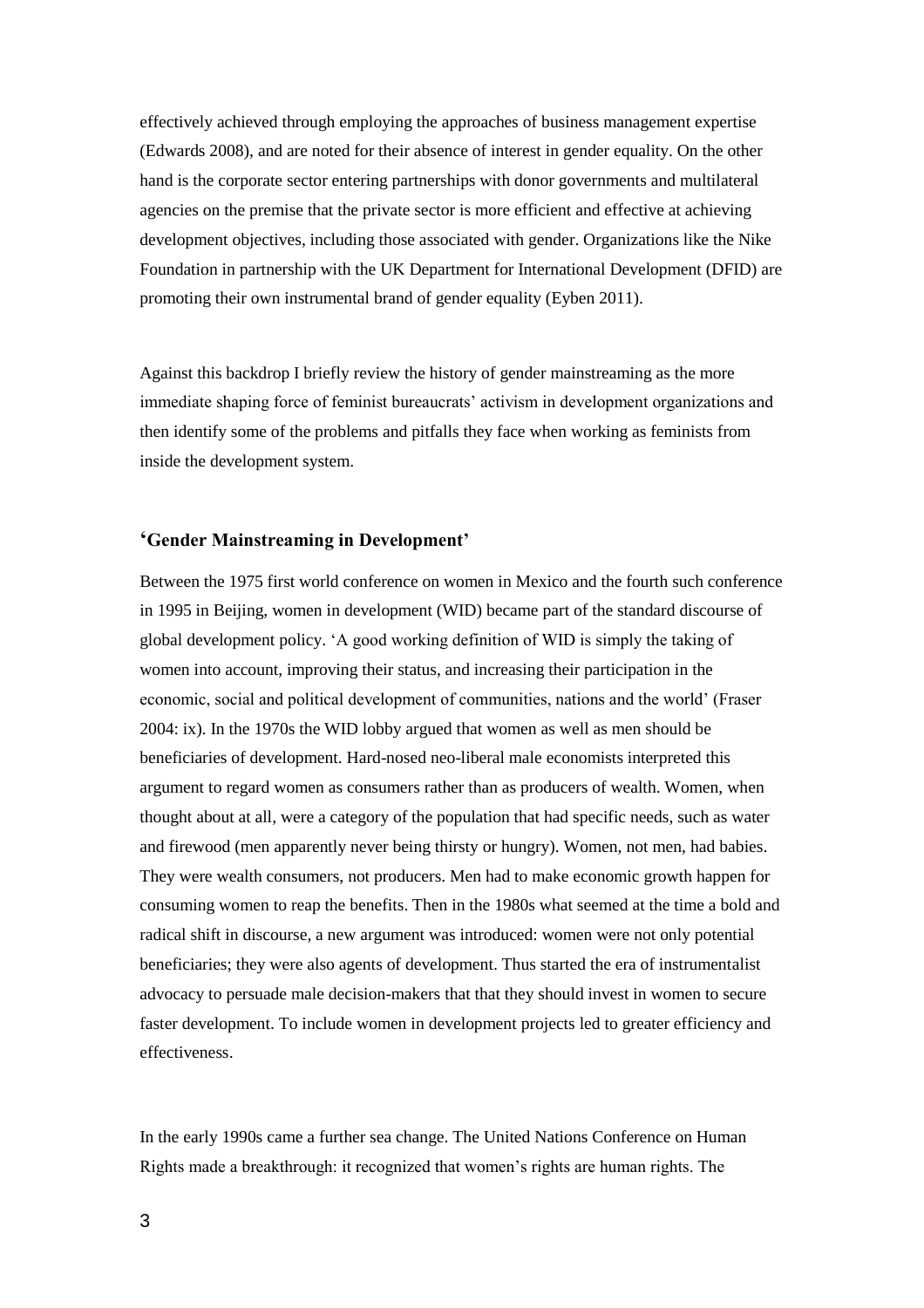instrumentalist/efficiency agenda moved into the shadows as the preparations for the 1995 Beijing Women's Conference developed a vision of global social transformation. Amartya Sen said that development was freedom and women were claiming it. Beijing marked the apex of twenty years of sustained endeavour, helped in the second half of that period by the international climate becoming more favourable than before to women organizing. The end of the Cold War led to the return of parliamentary democracy in many countries and an increased international emphasis on human rights. The macro-economics of the Washington Consensus and the associated structural adjustment policies of the 1980s did not disappear, but they ceased to be the unique preoccupation and site of contestation among international development organizations. The negative impact of structural adjustment combined with the new enthusiasm for civil society and democracy following the end of the Cold War led to people – and their participation – becoming important. The coalition of grassroots activists, politicians and bureaucrats that met at Beijing was emboldened by this positive climate.

By then, it was no longer just the radical fringe which argued that systemic improvement to the status of women could only be achieved by transforming gender relations and the historically derived structures that sustained these relations (Miller and Razavi 1995). This was an agenda that included transforming bureaucracies, because they were seen to have historically institutionalized the unequal power relations between men and women. Public administration was not delivering gender equitable policies because of how gender structured, the 'power and opportunity within administration' (Goetz 1992: 6). Rao and Kelleher's work with BRAC from the early 1990s onwards demonstrated the challenges for organizations with gender equity goals to change the way they worked so that these goals could be met (Rao and Kelleher 1995). Hence, paragraph 290 of the Beijing Platform for Action (PfA) states that 'Effective implementation of the Platform will also require changes in the internal dynamics of institutions and organizations, including values, behaviour, rules and procedures that are inimical to the advancement of women'. The PfA (Chapter IV) also required organizations to 'promote an active and visible policy of mainstreaming a gender perspective'.

Gender mainstreaming as defined at Beijing was thus both a strategy for infusing mainstream policy agendas with a gender perspective and for transforming the institutions associated with these agendas. Its radical promise has dimmed since then as it became increasingly evident that the desired results were not being achieved. The run-up to the 2005 'Beijing Plus Ten' provoked a moment of significant reflection among international development researchers and practitioners. The overall conclusion was that the transformational promise of Beijing had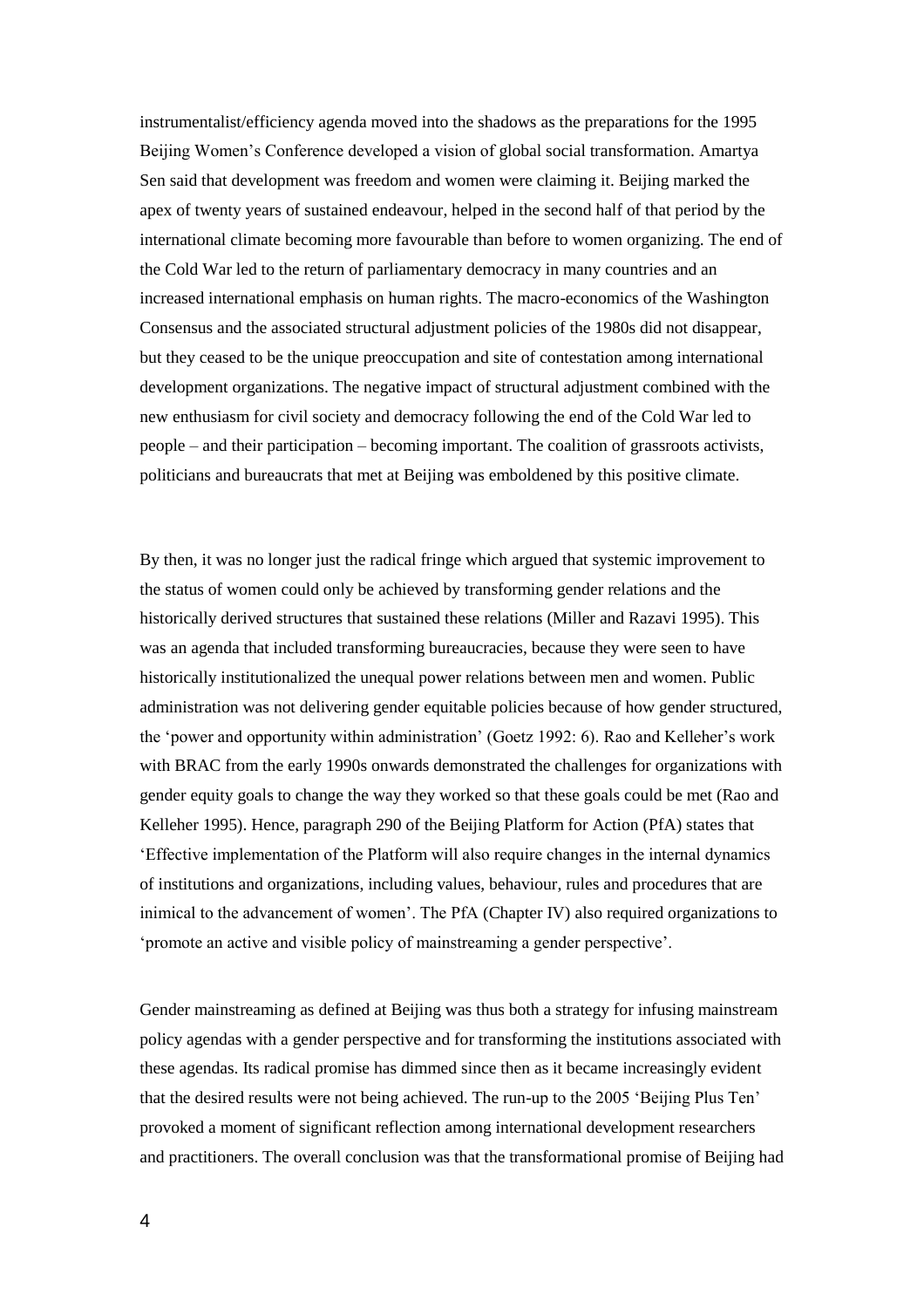failed to bring about a policy shift in favour of women's empowerment. By 2006, a spate of negative evaluations had further depressed feminists working inside large development bureaucracies. These evaluations confirmed a failure to sustain the development sector's interest in women's empowerment. Had they been too ambitious, feminists asked, when they were seeking to transform their bureaucracies? Would more modest objectives have achieved more? Some feminist bureaucrats argued that buying into the prevailing discourse of efficiency and effectiveness might, after all be a quicker route than a rights-based approach for getting their organizations to take 'women's empowerment' seriously.

By 2010, the mood had shifted yet again. 'Gender equality and women's empowerment' have re-established themselves in international development agencies as important goals to which senior management appears to be paying serious attention. The vote in the United Nations General Assembly to establish a UN 'gender entity' was an impressive result (Sandler, this volume, chapter 10). Three years earlier, many – including the editors of this volume would not have predicted that so many governments would have lobbied so hard in the UN corridors to secure such a change. Yet while the new avowedly feminist Executive Director of UN Women, Michelle Bachelet, spoke about women's rights, the World Bank continued to promote ever more vigorously its 'gender is smart economics' approach. There were also ominous signs of how right-of-centre donor governments were framing their work on gender equality. DFID influenced by the Nike Foundation returned to the language of the British government in the early 1980s with its commitment in its 2011-2015 business plan to lead international action to 'empower and educate girls, recognize the role of women in development and help to ensure that healthy mothers can raise strong children'.<sup>1</sup>

#### **Problems and Pitfalls for Feminist Gender Specialists**

Despite the changes to the institutional system of international development described earlier, there are certain historical characteristics of the paradigm that are still recognizable and that continue to shape notions of gender mainstreaming and feminist bureaucrats' strategies. It is a problematic paradigm (see for example Rist 2001, Grillo 1997, Hart 2001, Kothari and Minogue 2002) that creates inter-linked pitfalls that feminists must circumvent to avoid reinforcing the very thing they are trying to change.

Although the effect is diminished when staff are assigned to country offices, there is first of all the pitfall of a spatial, cognitive and social distance between the staff in development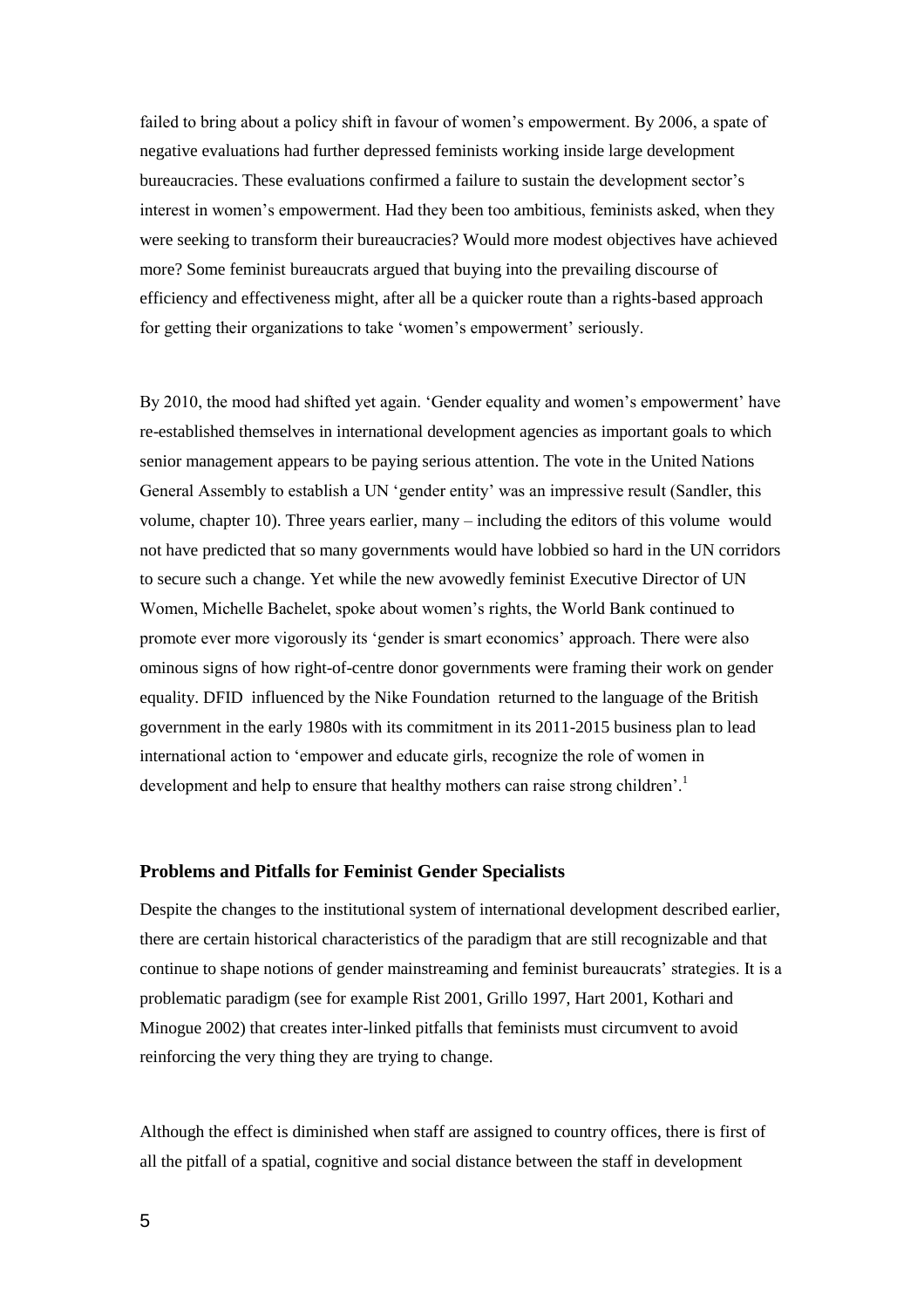agencies and the people for whom they are designing or advocating policies. The racist legacy of colonial attitudes shaping international development practice is still evident in the structures of authority, relations and hierarchy (Kothari 2006, Crewe and Fernando 2006. Joanne Sandler (Chapter 10) highlights how development agencies expect aid-recipient countries to do things which their own agencies often fail to achieve. Canada's export of gender-based analysis to developing countries has been criticized for 'marketing a model that has yet to be successfully implemented at home' (Hanson 2007).

The detachment from diverse and complex local realities can make international development policy struggles self-referential and disconnected from the experience and views of people in developing countries that such policies are meant to help. It contributes to and is reinforced by a process of 'othering' which entails the invention of categories and stereotypes – 'the poor', 'Moslem women', etc. (Moncrieffe and Eyben 2007). This is the second pitfall. Feminists in development organizations risk making essentialist claims about women's lives to demonstrate the correctness of their policy prescriptions (Smyth, chapter 8, this volume). Arguments become de-politicized and turned into myths that are 'essentialisms and generalizations, simplifying frameworks and simplistic slogans' (Cornwall et al 2007: 1). When those making such claims receive or expect privileges and authority based on their whiteness or on their ability to allocate financial resources, we would expect tensions in the relations between them and those on whose behalf they are making such claims (Mohanty 1988). In another Pathways study, five women's rights organizations in Bangladesh highlighted what makes a good donor: mutual respect, solidarity, responsiveness and helpfulness. Donors' negative qualities, on the other hand were: being top-down; not giving the organization a 'decent hearing'; no transparency in decision-making; wanting too much publicity; imposing their decisions; being bureaucratic and inflexible; and thinking too much of themselves (Nazneen and Sultan 2011).

Another legacy from the time of Europe's imperial expansion is the pitfall of expertise in which 'the universal [is asserted] over the particular, the travelled over the placed, the technical over the political, and the formal over the substantive' (Craig and Porter 2006: 120, cited in Mosse 2011). Gender analysis is part of and contributes to a broader body of development expertise characterized by Mosse (2011: 7) as 'travelling orthodoxies' that apply universal policy models to diverse contexts. The distinctive character of development institutions ensures that manuals and policy guidance notes, reporting templates and planning frameworks have more power than in other bureaucracies to standardize judgements and promote particular diagnoses and solutions (Mosse 2011). In promoting the tools and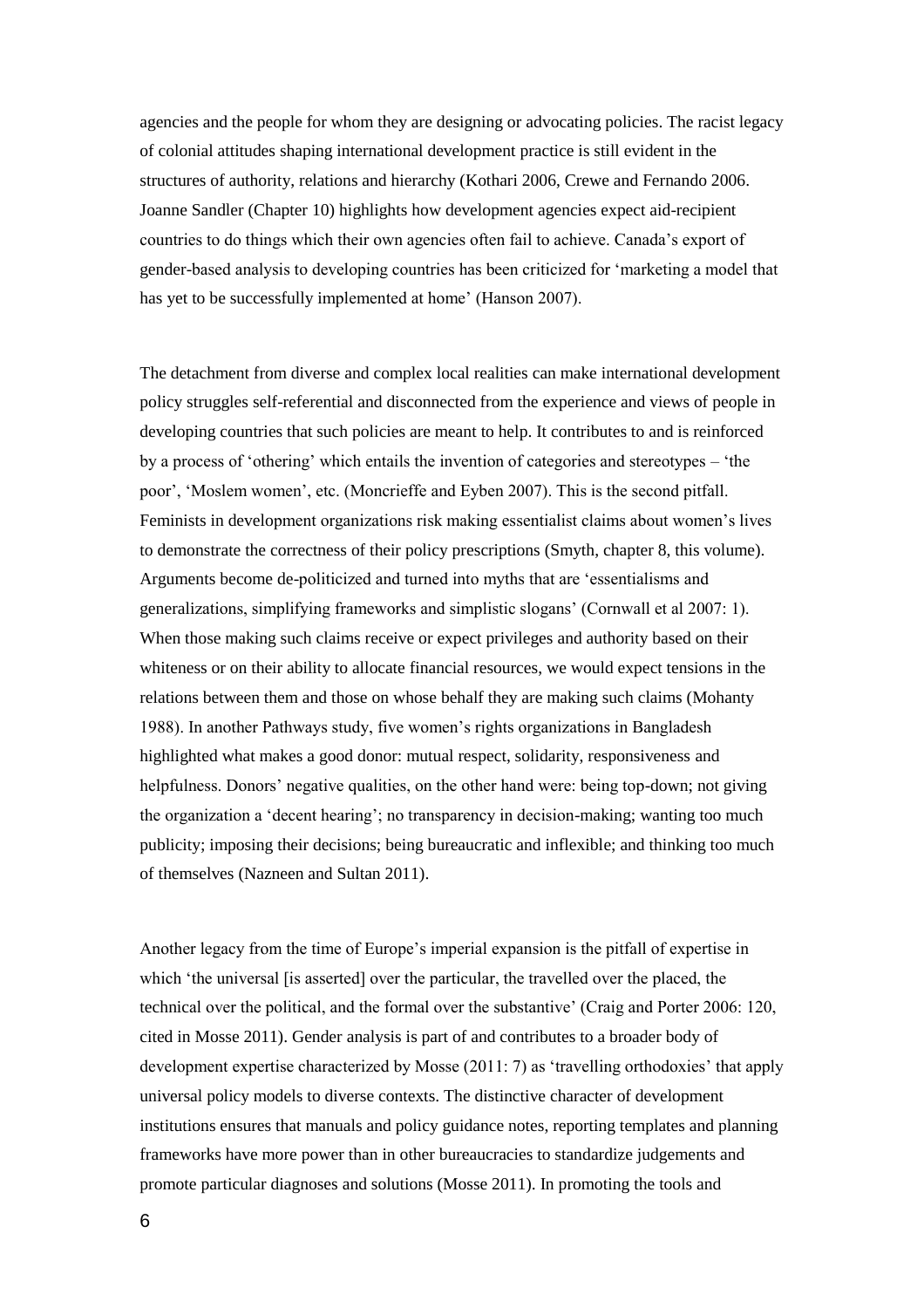procedures of 'gender mainstreaming', a feminist bureaucrat may unreflectively reproduce the inequitable power relations that she is seeking to change.

Finally, there is the pitfall of failure of accountability. Unlike national bureaucracies in democratic contexts, international development organizations are unaccountable to those for whom they exist. UN Women, for example, is not accountable to rural women in Bangladesh. It is easier to promote policy interventions inspired in global policy spaces and detached from local realities in a development aid context than in a domestic context, where citizens in a democracy can use public protest, the media and eventually their vote to show policymakers that they are out of touch. Nor is this just a syndrome of government bilateral development agencies and multilateral organizations. International NGOs also risk succumbing to belief in their own simplistic messages designed to raise money from voluntary contributions by making development projects sound easy. Like the donor governments on whom they partly depend, they can fall prone to funding projects that are easy to implement with measurable outcomes but may have no socially transformative effect.

In her overview of gender mainstreaming in the European Union, Sylvia Walby (2005) discusses instances of policy change in EU countries in which expert gender knowledge intertwines with and is balanced by democratic voice and accountability. In development institutions, the absence of democratic accountability to those for whom the institutions exist distorts how academic evidence is used and leaves it open to abuse to satisfy one way demands for accountability back to those funding the system. Extraordinary demands are being made by some bilateral agencies, governments and foundations in terms of reporting against quantifiable achievements – what can be counted that bear little relation to how social transformation happens. These demands are having an effect on UN agencies, on development research institutes and on international NGOs, all of whom pass donor government demands down to the organizations they are partnering in developing countries. I have briefly sketched some pitfalls of power and knowledge that feminist gender specialists in development organizations must learn to steer clear of to stay faithful to their transformative cause. However, they cannot escape another, deeper trap, namely that they are strategizing for social transformation from a location in a global institution – international development that post-development criticism argues sustains inequitable power relations more than it succeeds in changing them (see for example, Crush 1995, Escobar 1996, Pieterse 2000). If they cannot avoid this trap, they must learn to turn it to their advantage by using the inequitable power their location gives them. Bourdieu (1985: 731) comments, those with the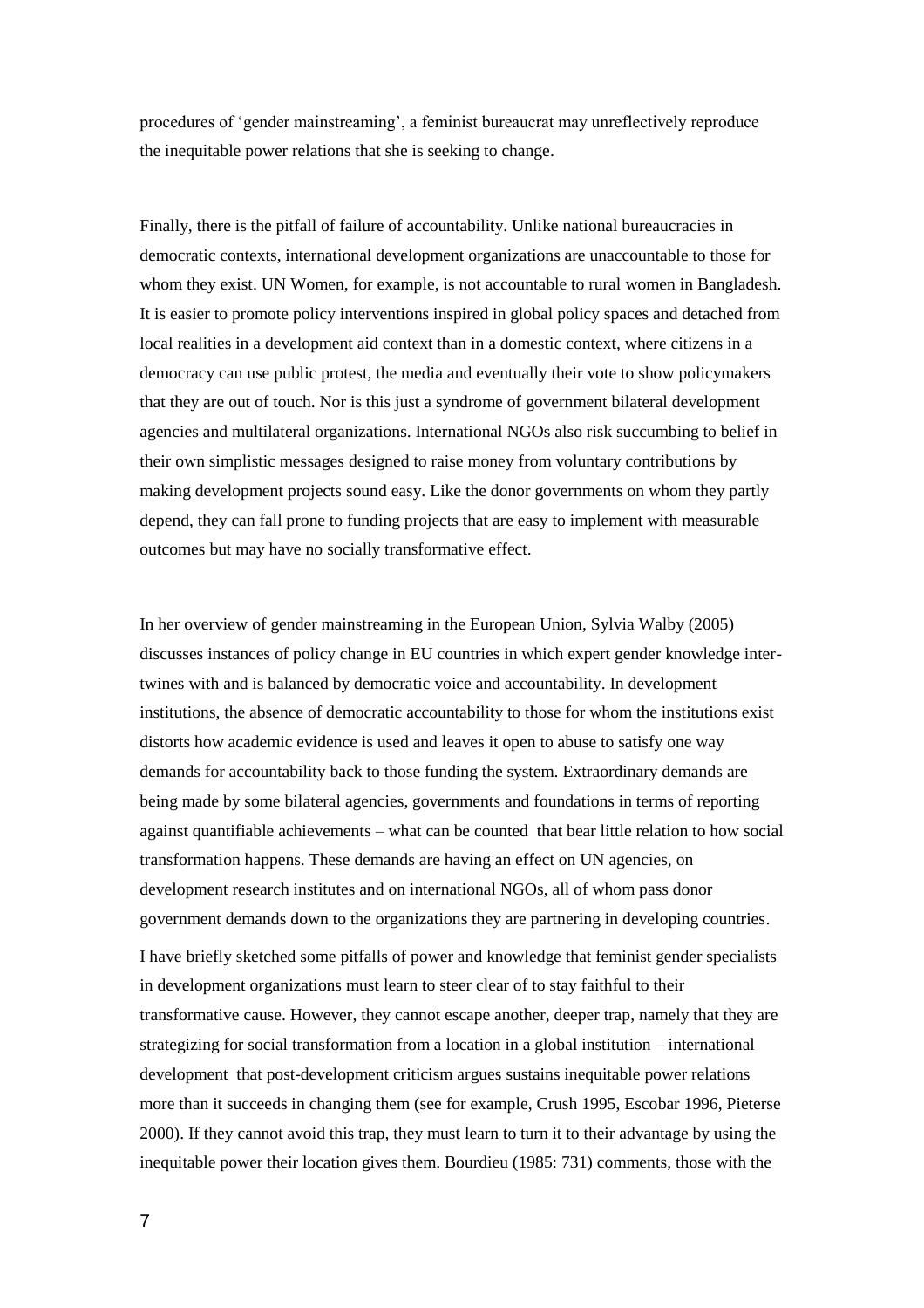most power to make change happen are 'on the whole... least inclined to do so'. However, he adds that there is also a minority among those with power who do want to change things. These are the people who feel marginalized because of an identity which places them in a relative position of subjection despite their powerful position in the bigger scheme of things. This experience of relative oppression motivates them to transform the power structures that oppress others much more seriously than it does them. Thus, changes to power relations occur through the agency of this minority whose relative institutional powerlessness motivates them to help those with very little power and with whom they perceive they have a common identity of oppression, such as, for example being black or female.<sup>2</sup>

The next section elaborates this argument, namely that feminist gender specialists are motivated by their relative powerlessness to work for social change, taking advantage of their marginal position inside powerful institutions to capitalize on their dual identity as bureaucrats and feminists.

### **Being a Bureaucrat**

Feminist officials' potential to support social transformative action depends on their having a feminist commitment and motivation combined with a political ability to operate strategically both within and beyond the confines of the bureaucratic system. To do this they have to be good bureaucrats. The feminist agenda appears to sit uneasily with the caricature of penpushing bureaucrats, content with the status quo, whose only political manoeuvring concerns personal career advancement. However, while ' feminist bureaucrat' sounds like a contradiction in terms concepts such as 'institutional entrepreneur' and 'tempered radical' employees who are able to make their organizations think and act differently are useful in helping us understand how they operate effectively and take advantage of the contradictions in their identity.

#### **Evolving bureaucracies**

The ideal bureaucratic form of organization is rational. Decisions are based on objective evidence, scrutinized by experts working in a hierarchical system where all obey the established procedures (Courpasson and Reed 2004). The first thing I noticed when I first started working 25 years ago at the British aid ministry (now the Department for International Development, DFID) was its hierarchy, visually established through the organization of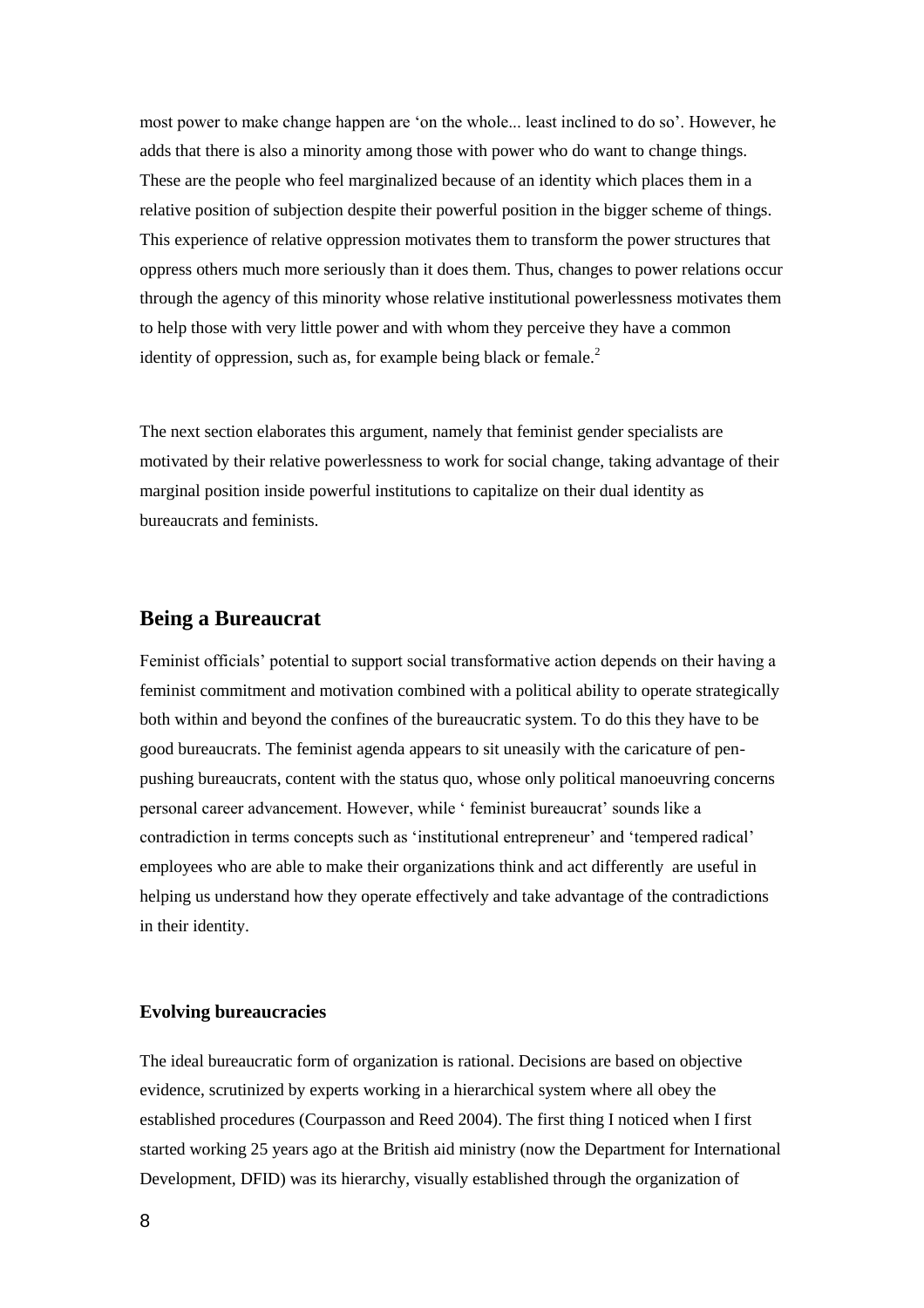space. The size of one's room, its number of windows, type of furniture and the presence or absence of carpeting were all signals of status. Clerical staff were crowded into large rooms, while those of higher rank sat isolated, each in their own room behind closed doors. Today in DFID nearly all staff sit in an open-plan arrangement; only the most senior ones have kept separate offices. Meetings are held in rooms designed and designated for that purpose, rather than, as it used to be, in the office of the most important person attending. In some large international NGOs like Oxfam and Action Aid, even top management no longer have their own offices.

The disappearance of these outward signs of status is part of an evolution from the traditional bureaucratic model into what has been described as 'post bureaucracy', in which organizations have increasingly fuzzy boundaries with greater mutual inter-dependence (Hajer and Wagenaar 2003). There is a new emphasis on entrepreneurial spirit, transformational leadership and charismatic visioning (Clegg at al 2006). As a result, it is argued, values such as impartiality, due process and the strict separation of the public from the private domain are under attack (Hogget 2007). The old hierarchies have to a large extent dissolved and been replaced by networks of power and information, mirrored by other emerging networks of civil society (Castells 1997). Without fixed status and job purpose, the networked organization – exemplified by organizations like Google is more dynamic and action-oriented (Mazlish 2000). Policymaking is no longer contained within the bureaucracy; it is a networked process involving advocacy coalitions and epistemic communities that straddle the divides between politicians, bureaucrats and non-state actors (Rhoades 2006). The feminist arguments that classic bureaucracy is an essentially patriarchal form of organization (Alvesson and Thompson 2005) might point towards post-bureaucracy as more sympathetic to feminist interests and the potential for gender mainstreaming to be transformative. In the post-bureaucratic era, policy is no longer the privileged domain of technical experts behind closed doors, but involves a diverse set of actors whose voice is significant in setting agendas rather than just influencing already established policy themes (Walby 2005).

However, many aspects of classic bureaucracy have remained (Alvesson and Thompson 2005). Although e-mailing and open-plan offices may encourage greater collaboration and more democratic ways of working, the underlying structure of authority, including associated salary differentials, may not have shifted. Joanne Sandler observes that the most powerful means used to keep UNIFEM politically weak was the low grade of its Executive Director 'which suppressed all other post levels, so UNIFEM Directors in the field were often one or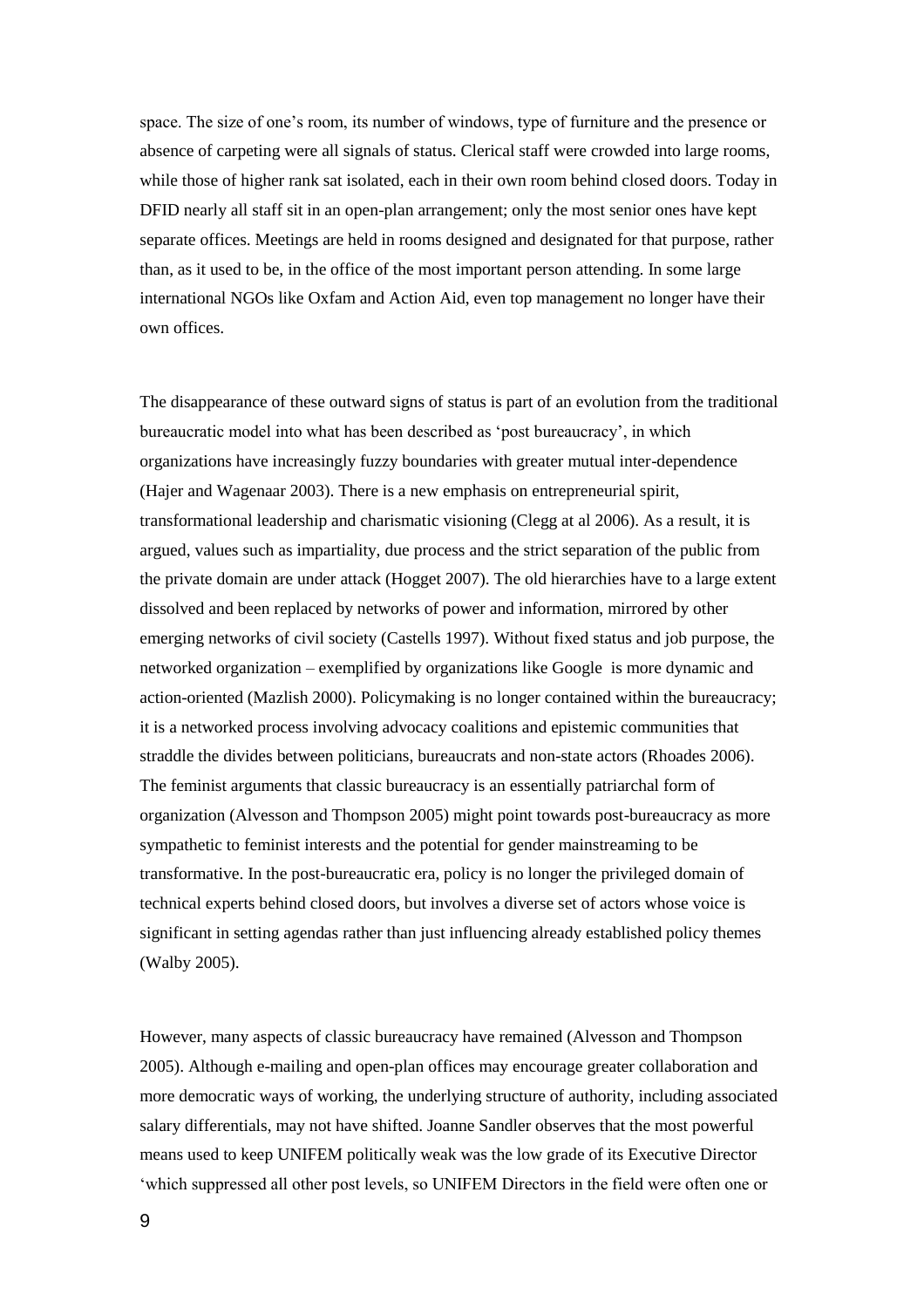two ranks lower than their counterparts' in other institutions (this volume Chapter 10 p. ). Moreover, organic systems and flexibility as opposed to established procedures can make it harder than in a rule-based bureaucracy to locate where decisions are made and thus more difficult to engage with decision-making processes. Hidden power (Gaventa 2006) grows as formal power – observable spaces of decision-making – shrinks. Conspiracy theorists might even suspect that post-bureaucracy – with the apparently 'feminine' values of relationships and networking– has been a wily patriarchal response to reduce the impact of the increasing numbers of professional women who have entered the management structures of large organizations.

The reconfiguring of the bureaucratic idiom has coincided with an ideological development in which public sector management is judged as less efficient and effective than the private sector. In many countries, just when the state has started employing proportionately more women in senior positions and introducing more gender-responsive policies and services, its overall reach and authority has shrunk. Takyiwaa Manuh and her co-authors (this volume, Chapter 3) make this startlingly clear in their analysis of what has happened to Ghanaian public sector bureaucracy following more than 20 years of structural adjustment in which civil servant capacity has eroded. They point out that this dismantling of the civil service coincided with the Ghanaian government signing up to the Nairobi and Beijing conference commitments for gender justice, so that 'its power and capacity to intervene directly to bring about social justice was being eroded as power shifted to market forces, donors and NGOs'  $(Ch.2, p.$ . At the same time, at least one characteristic of the bureaucratic ideal – evidence-based policy – has strengthened through the quasi-hegemony of the New Public Management regime (Kantola 2010). The claims of NPM that devolved decision-making leads to the empowerment of those lower down the hierarchical pyramid are questionable. Top-down authority is reinforced through the increased demands of performance or resultsbased measurement that NPM imposes (Clegg et al 2006). Surveillance is framed as 'accountability' and the increase in planning and reporting requirements accompanied by demands for quantification all represent a return to the original spirit of modern bureaucracy as formulated by its principal founder, Bentham (Hare 1981).

In this volume Karin has to design a gender equality plan with 'monitorable indicators and tangible results' (Chapter 8). Laura Turquet (Chapter 7) struggles to come up with quantifiable 'asks' for policy advocacy because 'women's rights' is 'too fluffy'. Patti O'Neill (Chapter 6) decides to use the statistical evidence of how much each donor agency spends on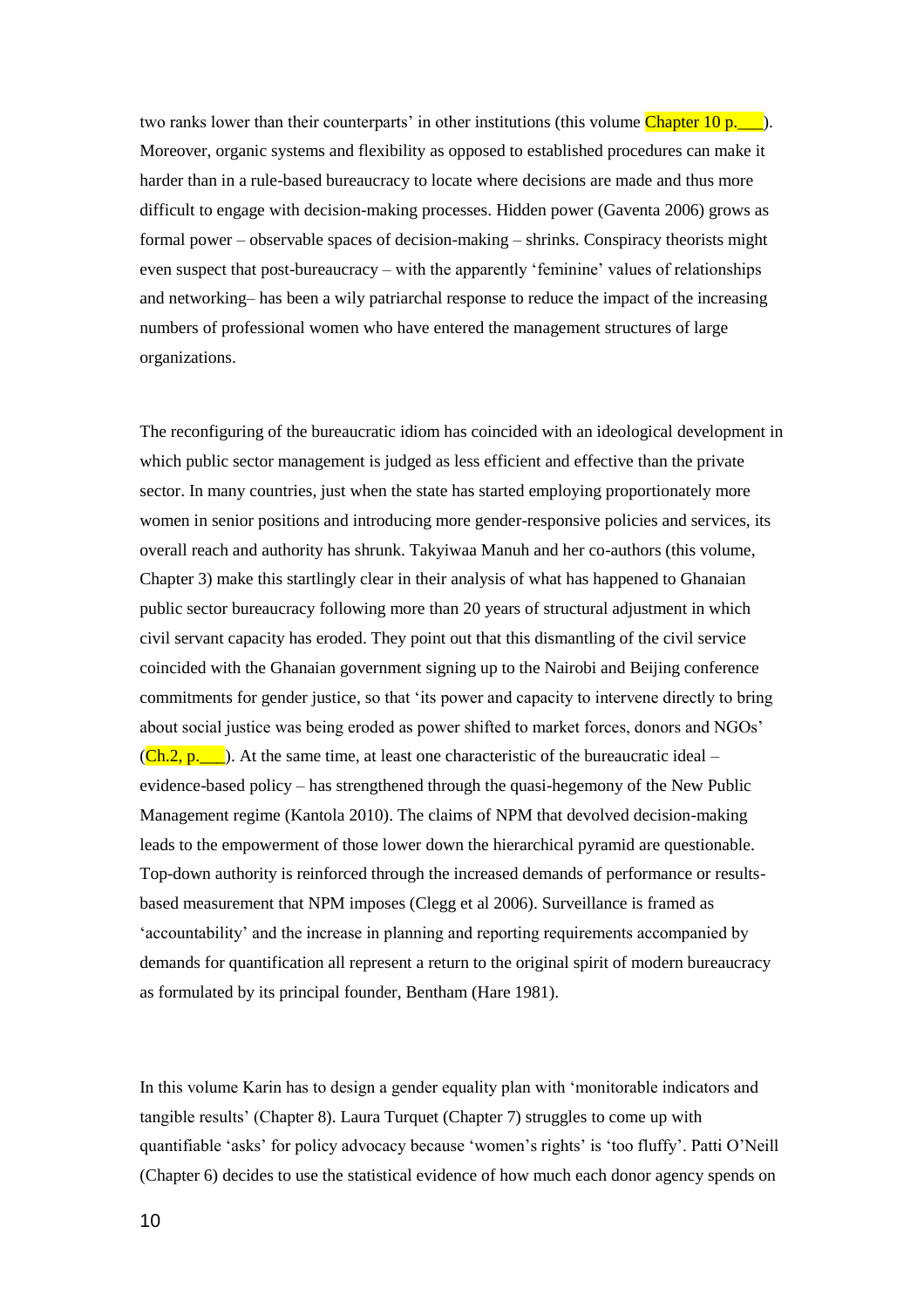women as a political tool that each agency's gender specialist could use 'to make a real difference to the priority their agency gives to gender'. Evidence-based policy discourse is used ever more frequently to justify investing in women. 'When we are invited … to produce a clear evidence base for strengthening commitments to women, and the process falls short of producing these commitments, we feel guilty that we could not present the magic piece of evidence to convince them. We fail to realize that no such evidence will do so', warns Joanne Sandler ( $Chapter 10, p$ ).

#### **The motivation of bureaucrats**

Anna Marie Holli (2008: 169) remarks that 'issues concerning women's mutual co-operation, coalition-building and joint activities for achieving their goals seem to have become somewhat passé´ in feminist political studies, along with such ideas as 'sisterhood' and 'women's interests'. She argues that despite theoretical post-structuralist advances in feminist scholarship, it would be a mistake however to ignore the empirical importance of co-operative efforts. This same point applies to the feminist bureaucrats in this volume. Their sense of solidarity is a fundamental driver in seeking to make their bureaucracies promote the rights of women who are in very different circumstances from themselves. Feminist gender specialists are committed to improving the condition of women. 'We have a moral duty to occupy these spaces', one said recently to me.

Yet such a strong political agenda incurs a risk because in many state bureaucracies civil servants are not expected to have a personal motivation. The bureaucratic ideal of 'impartiality' is a discourse that can frame a concern for women's rights as special pleading and out of place (Chappell 2002). On the other hand, the literature on the discretionary power of individuals in bureaucracies demonstrates that others as well as feminists are partial. In the ideal bureaucracy people lower down the hierarchy obey orders handed down from on high. However, this is not what necessarily happens in real life. Classic studies such as Street Level Bureaucrats (Lipsky 1997) look at how front-line workers continuously exercise their discretion in their relationships with citizens and clients of public services. Rational choice theory uses the concept of principal-agent to explain how agents public sector officials pursue their individual interests, subverting policy intentions determined by the legislature or ministers (the principals). Hence to ensure alignment of agents/actors' interests with those of the organization, positive and negative incentives are introduced to encourage individuals to contribute to the principal's desired outcomes. Behavioural control through incentive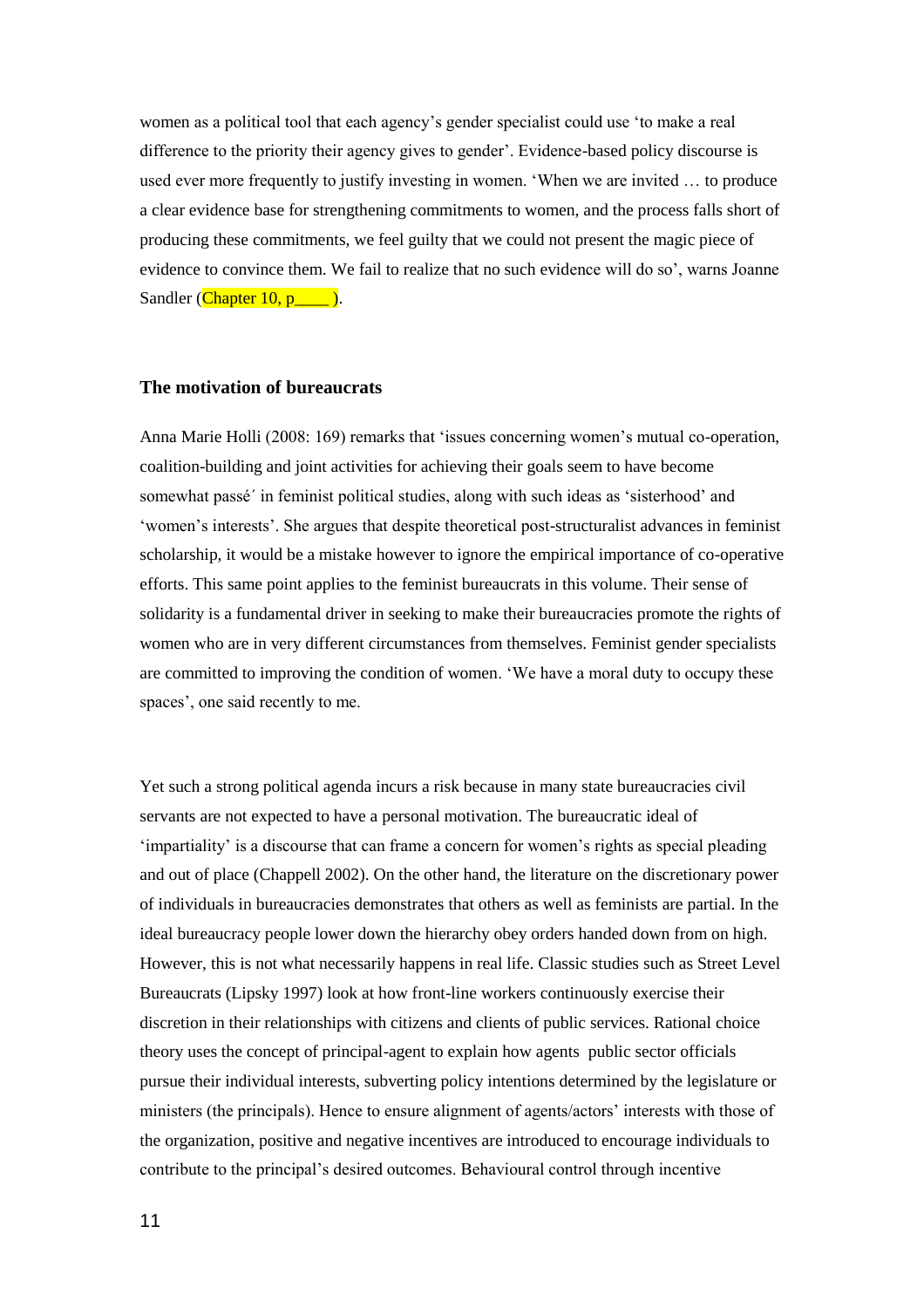structures such as performance-related pay and promotion prospects has become so 'naturalized' that it is almost a hegemonic discourse. One of the 'guiding principles' of the World Bank's action plan, Gender is Smart Economics (World Bank 2006: 3), is 'incentives rather than mandates and obligations'. In this volume Claudia (Chapter 8) explains how she helped introduce an incentives scheme as part of her organization's gender equality action plan by offering bonuses to senior staff to encourage them to implement the plan.

Other organizations use different means. Smyth (this volume, Chapter 9) was struck by the contrast between Oxfam and the Asian Development Bank (ADB). The latter is more of a traditional bureaucracy that controls staff behaviour through standard operating procedures. Staff are meant to follow detailed instructions for incorporating gender issues in ADB's projects and programmes. Oxfam, a more informal and less hierarchical organization, has largely relied on winning over staff's hearts and minds in favour of gender equality. However, because it is an organization in which systematic application of established procedures is still relatively weak, 'gender requirements can be ignored without much fear of sanction'  $(p_{\cdot \cdot \cdot})$ . Smyth notes ruefully that although most ADB staff are largely indifferent to gender issues, the organization does actually systematically apply its gender equality policy something that Oxfam is still struggling to do.

Oxfam started up as a small group of committed volunteers and its continuing dependence on 'hearts and minds' and their culture and ethos remains influenced by its organizational history, despite it having become a large bureaucracy. Nevertheless, it demonstrates that not all organizations subscribe to a view of bureaucrats as self-interested individuals, that have to be controlled either through orders from the top or through incentives. Moreover, some scholars of bureaucracy have viewed bureaucrats as people with a moral commitment to ensuring that the state delivers on its responsibilities (Du Gay 2000). Skocpol (1997) provides historical examples from around the world in which state officials are portrayed as autonomous actors pursuing ideological goals and transformative strategies even in the face of indifference or resistance from their own political masters or the wider society (Skocpol 1997). So are bureaucrats 'knaves' to be managed through incentives, or 'knights' managed through their own self-motivation to work for the public good? (Le Grand 2003). As we have seen, the balance between the two varies from one organizational culture to another, but feminist bureaucrats – 'knights' almost by definition are surprised when they find they have to work with colleagues who are 'knaves'.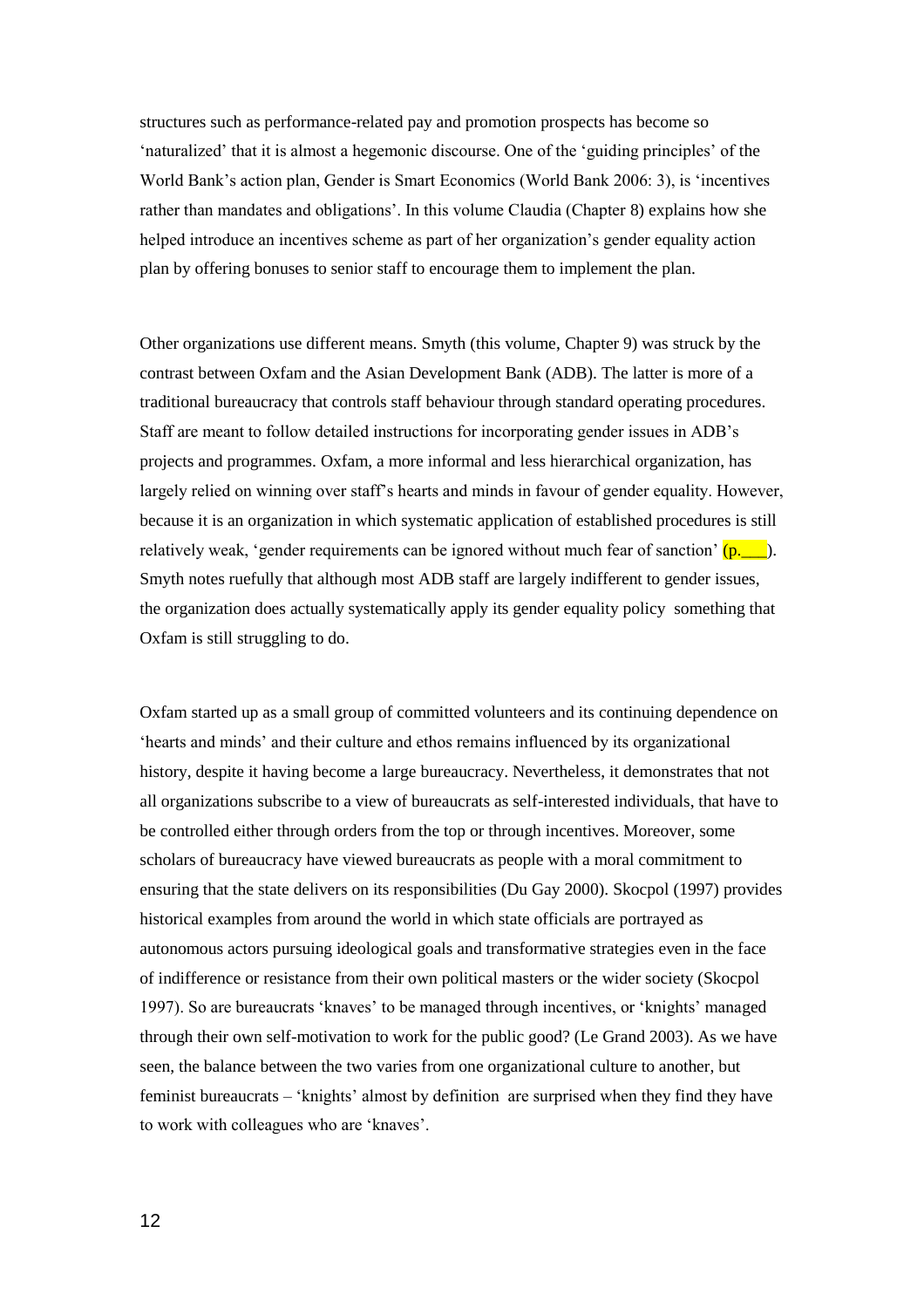#### **Change Comes From the Margins**

Sandler (this volume, Chapter 10) argues that the psychological state of feminist bureaucrats is shaped by the patriarchal institutional cultures in which they work. Many are in a state of denial about institutional sexism and then blame the lack of change on their own personal inadequacies – and feel guilty for these. 'It's not that gender mainstreaming has failed, but that we have failed gender mainstreaming' was the comment at a meeting of the Development Assistance Committee (DAC) Gendernet (this volume, Chapter 6). Nevertheless, Sandler suggests that some feminist bureaucrats achieve a third stage, 'when you've left denial and guilt far behind' and are empowered. Empowerment, writes Sandler, 'is about more than just power. It is about using power with vision, integrity and inclusiveness'  $(p_1, \ldots)$ . Feminist bureaucrats are effective when able to analyze their severe operational constraints and combine this analysis with a willingness to use power.

Several contributors to this volume emphasize that when feminists find themselves in potentially oppressive, patriarchal institutions, the necessity of regular and careful political analysis is essential. Aruna Rao and her colleagues encouraged UN gender specialists to make organizational maps of power. By observing where decisions were made, 'they learnt that power was not located in just one place', but 'circulates and is exercised rather than held, and that power exercised to dominate or exclude needs to be effectively countered, and structures and practices built to allow transgressions' (this volume, Chapter 11 p.  $\Box$ ). Equipped with their regularly updated power analyses, how do feminist bureaucrats engage with the bureaucracy? A pair of actor-oriented concepts is useful in answering this question. These are 'institutional entrepreneur' and 'tempered radical'.

'Institutional entrepreneur, a concept borrowed from organizational studies, throws light on the interplay between structure and agency through paying attention to the institutional values, norms, discourses and practices that shape bureaucratic action (Garud et al 2007). Institutional entrepreneurs are working for change from a location within the institution. They develop and transform what is available to them. 'I looked at the core areas of the DAC work – peer reviews, statistics, aid effectiveness', says Patti O'Neill, 'and thought really long and hard about what we could do with these' (this volume, Chapter  $6, p$ . ). Feminist bureaucrats take advantage of existing rules, procedures and discourses to make new wine in old bottles, in the hope of eventually throwing the old bottles away. This does not always work. Sometimes the new wine loses its originality and begins to taste much like the old. 'Old ways of doing things stick and settle down, deeply sedimented, in both consciousness and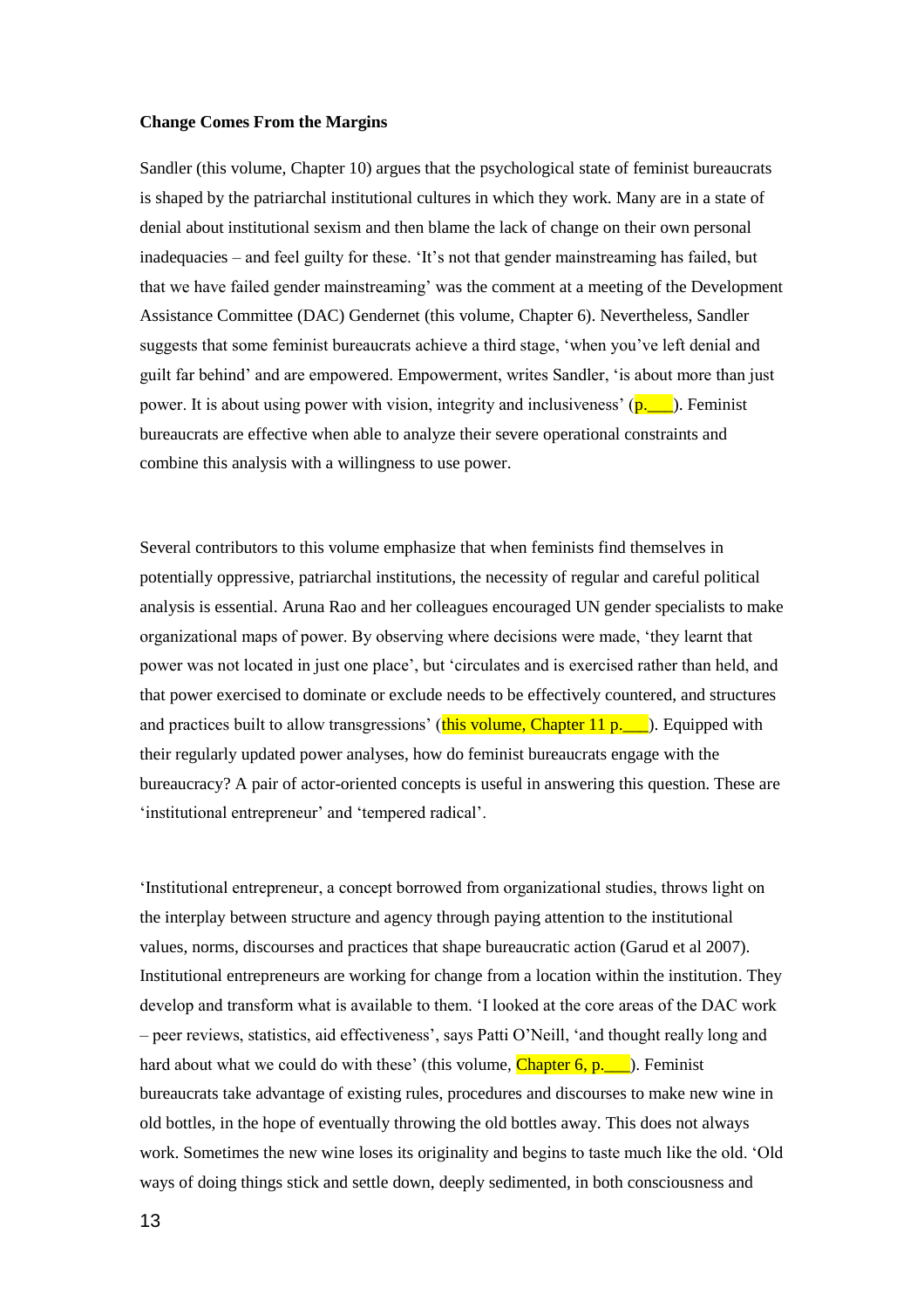organization, irretrievably there' (Clegg et al 2006: 323). Thus Joanne Sandler, in describing the creation of the new UN agency, worries whether it might be irretrievably handicapped because although 'we have changed the form [of the gender entities] we have not changed the institution of which it is part' (this volume  $Chapter 10, p.$ ).

The notion of institutional entrepreneur is useful because it broadens our perspective from the organization to the wider institutional context in which the organization is situated. Feminist bureaucrats recognize they cannot change their own organization without tackling this wider context and thus reach out beyond their employer to engage more widely in the development sector. Hence, a strong theme in this volume is the building of inter-organizational alliances between different development bureaucracies. For example, Holzner describes how she organized agreement within the EU on a controversial policy text concerning women in armed conflict (this volume, Chapter 5), one in which she sought to change the discourse from 'women as mothers' to 'women as actors'. A phone call to a colleague in Sweden started a snowballing process, by which Holzner was able to get in touch with a succession of other like-minded bureaucrats scattered across the EU member countries, eventually influencing the EU itself.

Arguably, a gender specialists' capacity to change things depends on two factors (Grindle and Thomas 1991: 187). The first is the institutional environment (as well as the actor's quality of analysis of that environment), including the person's own character and resources; the second is the character of the policy issue itself. Grindle and Thomas propose that 'systematic thinking about the inter-relationships and consequences of context, circumstance and policy characteristics therefore provides both an analytic tool … and a first cut at developing strategies … for change'. This is a helpful framework for feminist bureaucrats, enabling them to identify what is realistically possible and encouraging them to become self-aware in practice (Clay and Schaffer 1984). Here the notion of 'tempered radical' (Meyerson 2001) proves useful. Whereas, institutional entrepreneurs are expected to 'institutionalize the alternative rules, practices or logics they are championing' (Garud et al 2007: 962), tempered radicals appear more modest in their ambitions. Tempered radicals, explains Meyerson, learn to rock the boat without ever falling out of it. They achieve change through a succession of small wins. Small rather than big wins may be all that is possible in relation to a feminist bureaucrat's agenda, bearing in mind that their agenda of societal transformation is profoundly radical. However, accumulatively, small wins may make a big difference: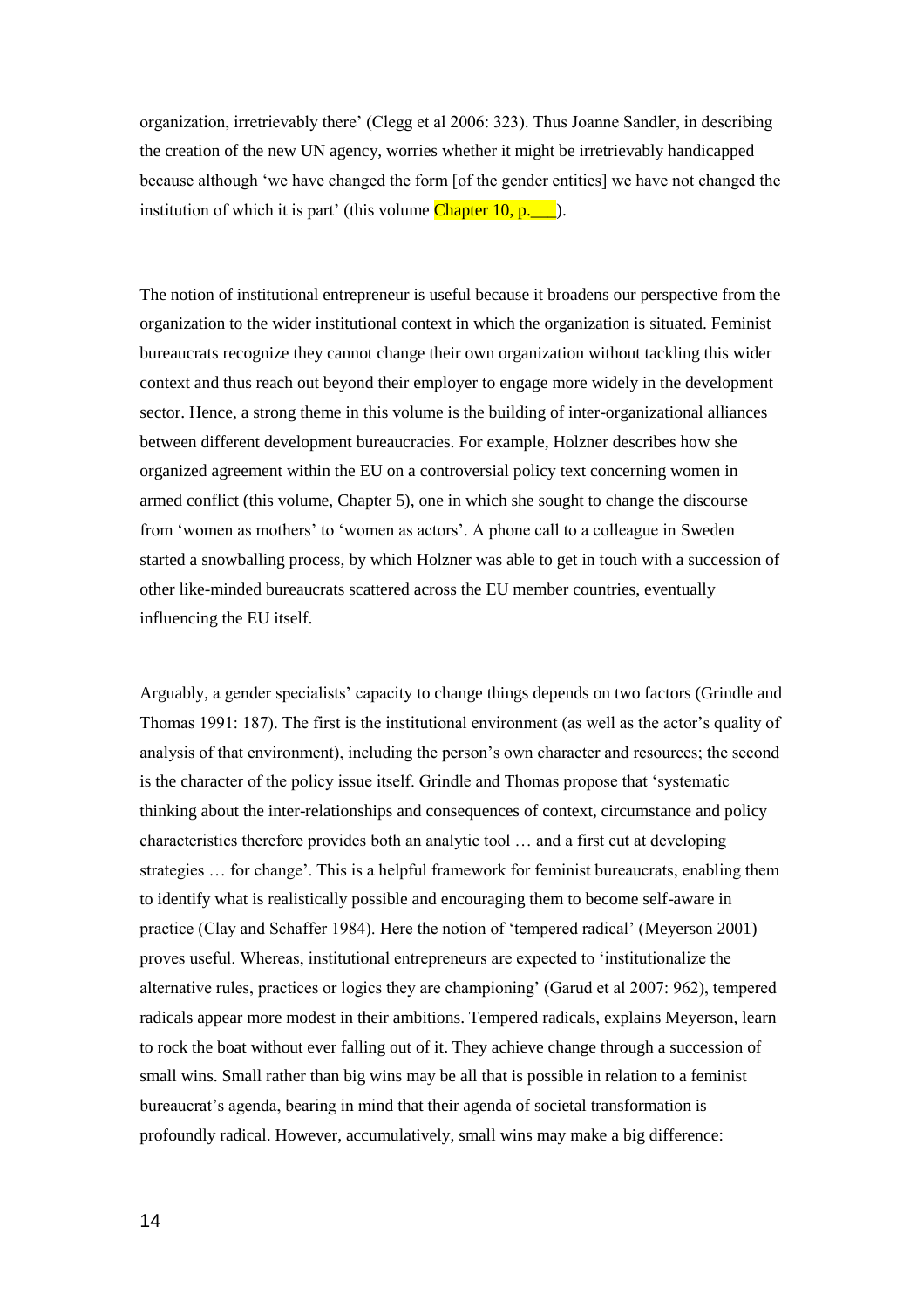A small win is a concrete, complete, implemented outcome of moderate importance. By itself, one small win may seem unimportant. A series of wins at small but significant tasks, however, reveals a pattern that may attract allies, deter opponents, and lower resistance to subsequent proposals. Small wins are controllable opportunities that produce visible results.

Weick 1984: 43

In their classic essay on being effective in a bureaucracy, Clay and Schaffer (1984: 192) stress, 'All is to be questioned. Nothing is to be taken for granted. Nothing is innocuous'. Both 'tempered radicals' and 'institutional entrepreneurs' must be successful in avoiding being so institutionalized that they stop questioning how the world works, thus making it impossible to imagine alternatives. Undoubtedly, as has been the case with this book's contributors, moving around from one location to another helps Seeking out and being comfortable with marginality is important. It can also be cultivated, not just through a deliberate change in one's institutional location as was the case of Ines Smyth (this volume, Chapter 9 ), but also through reflective practice, as with the action research project on which this book is based.. Not succumbing to the taken-for-granted is a key element of reflective practice. Based on theories of transformative learning, it requires the individual to enquire into her assumptions concerning why and how she understands the world in a certain way. Conscious and sustained reflective practice helps feminist bureaucrats to tolerate their marginal position and not to worry whether they fit. I have focused so far on how they respond to the challenges and opportunities from their role as insiders that is as bureaucrats. But when we think of feminist bureaucrats as 'institutional entrepreneurs' we must be careful to avoid thinking of them as lone champions (Clegg 2010) to the neglect of looking at the social movement from which they have sprung, which provides their motivation and shapes their agency. In that light, I now look at how they manage their role as feminists engaging with the bureaucracy, crafting their most important political strategy of building relations with feminist movements and networks.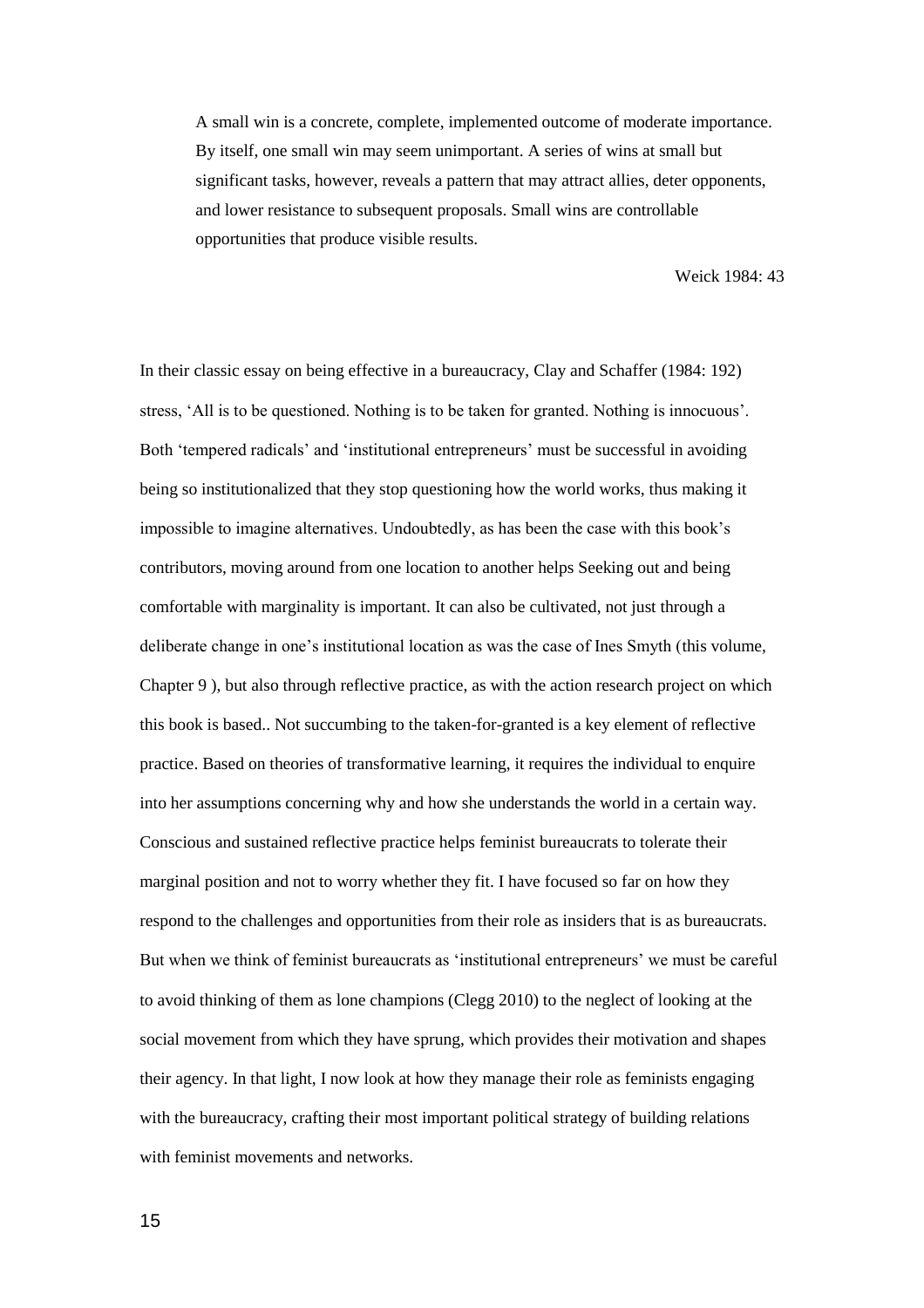#### **Feminist engagement with bureaucracy**

There are multiple and contested understandings of feminism. Rather than discuss these in any detail, I shall follow Mazur (2002) in understanding feminism as being firstly, solidarity with other women while recognizing and responding to the enormous diversity among women along lines of class, ethnicity, religious beliefs etc; secondly, a commitment to advancing women's rights; and thirdly, changing the patriarchal institutions that keep women subordinated. To these I would add two more elements: that feminism is about social transformation that liberates men as well as women from gendered norms, and that it involves collective action informed by values of horizontal and democratic modes of organizing.

Because bureaucratic disinterestedness does not privilege certain individuals or points of view, it can be seen as admirable (Courpasson and Reed 2004, du Gay 2000). However, for many feminists the hierarchical power of a bureaucracy has 'a tremendous capacity to hurt people, to manipulate, twist and damage human possibility' (Ferguson 1984: xii). Ferguson contrasts bureaucracy, which sees people as objects to be manipulated, with egalitarian structures, which permit individual autonomy and self-development. But, argues Riger (1994: 288), 'implying that bureaucracy is masculine and dominating, while collectivity is feminine and humanizing, stereotypes not only gender but also organizational structures ... Indeed, the accountability permitted by bureaucracy can provide a check on abuses of power that may not be possible in a non bureaucratic organization'.

In terms of its functions, a bureaucracy can be seen as sustaining the values and power relations of the wider society of which the bureaucracy is a part and thus an accessory to institutionalized racism or gender discrimination, albeit in a non-emotional and objective fashion (Bauman 1989). State bureaucracies, it is argued, reflect and reproduce wider societal patterns of the systemic subordination of women. As the institutional arm of male dominance, the bureaucratic form of organization is by its very nature oppressive to women (Calas and Smircich 1999, Ashcraft 2006). Thus, it is pointless to seek to influence laws and policies within existing state structures, because 'the master's tools will never dismantle the master's house' (Lorde 1997: 112). There is however a contrary view, specifically in relation to development institutions: that 'engagement in the master's house is one among many valid political strategies in contemporary development enterprises' (Staudt 2002: 57, cited in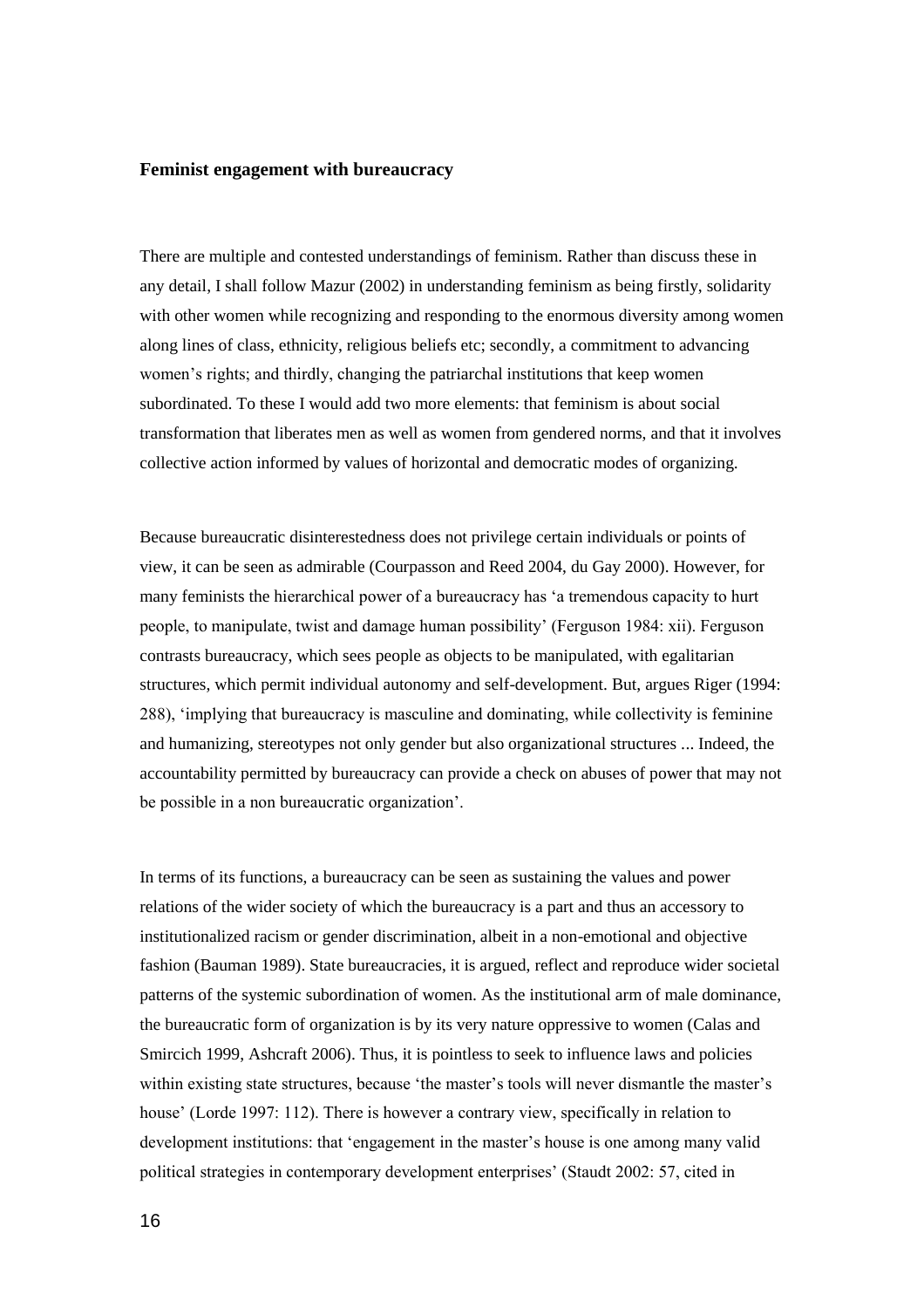Bedford 2007a: 104). This view is shared by Patti O'Neill in this volume (Chapter 6), who does not worry if the master's house cannot be dismantled, provided it can be sufficiently altered through renovation, with rooms added on and the view improved.

O'Neill is reflecting a more optimistic view of bureaucracies as sites of contest in which change occurs through the construction of new meanings and ways of seeing the world. From this 'tempered radical' perspective, policy advocacy for women from within the bureaucratic machinery becomes a possibility (Outshoorn and Kantola 2007, Stetson and Mazur 1995). In certain circumstances and conditions, strategic alliances between feminist politicians, bureaucrats and activists can get state bureaucracies to effectively implement pro-feminist policies. This view gave birth to the notion of 'femocrat' (Sawer 1990). This introduces a more actor-orientated approach to the institutionalization of feminism within the bureaucracy, analyzing the feminist staff responsible for taking forward this agenda, their strategies and the challenges facing them. Yet, in the present volume only Francesca Pobee-Hayford, previously a senior official in the Ghanaian Ministry of Women's and Children's Affairs, is 'a selfdescribed femocrat' (Chapter 3, p.  $\Box$ ). The other contributors dislike the term, possibly because it is used pejoratively by feminists outside the bureaucratic machinery who see those on the inside as 'selling out the women's movement and profiting from women's disadvantage' (Chappell 2002: 86). This challenge of insider-outsider relationships and communication about what feminist bureaucrats can achieve crops up in almost every chapter in this book, indicating its importance for feminist bureaucrats in the strategic exploitation of their marginal location.

#### **Insider-Outsider Relationships**

From her experience of influencing government policy from outside the state machinery, Laura Turquet Chapter 7) argues strongly for a networked approach in which bureaucrats on the inside and campaigners on the outside mutually recognize and respect each other's positionality. Francesca Pobee-Hayford (Chapter 3) comments on the failure of her ministry to engage with women's organizations and to create alliances with them to influence other parts of the state bureaucracy. For Patti O'Neill, alliances beyond the bureaucracy are 'one of the most powerful things we can do' (Chapter 6, p.  $\blacksquare$ ), although it requires mutual trust and the relationship may not be an easy one. Very practically, if such inside-outside strategies are to be pursued all those involved need to recognize that large organizations are not monolithic and within them champions, even soul-mates may be found. Advantage can be taken of cracks or contradictions in organizational identity. The World Bank, for example, is on the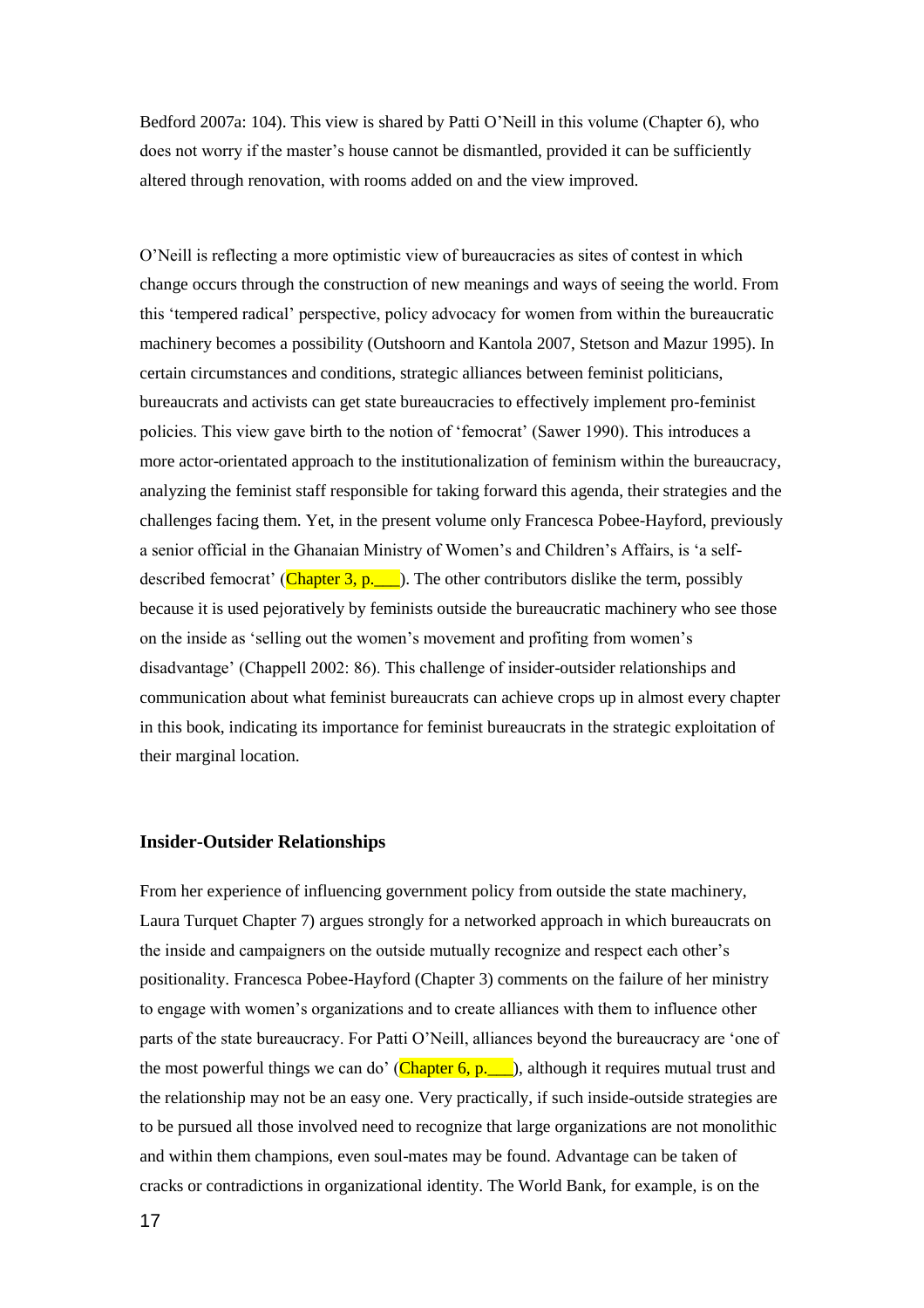one hand a bank and on the other an international development agency, leaving space, for pockets of resistance in which alternative policy models can be developed to challenge the dominant neo-liberal paradigm (Goetz 2003). Unfortunately, such internal contradictions may also work against a feminist bureaucrat's agenda. She may secure the support of top management and get women's rights into speeches and policy documents, but still encounter passive resistance from colleagues (this volume, Chapter 11).

The majority of this book's contributors have shifted over time from one marginal location to another in the development world. For example, Laura Turquet and Ines Smyth moved from international NGOs to very different kinds of multilateral agencies; Patti O'Neill from national machinery to a bilateral aid agency to a global policy organization, Joanne Sandler from a women's rights organization to the UN machinery and Brigitte Holzner from academia to a bilateral aid agency. In her 'velvet triangle' analysis of gender policy processes in EU institutions, Woodward (2003) discovers a similar pattern of femocrats, academics/consultants and those from organized women's movements changing places. She argues that it is the personal informal networks resulting from this process – combined with strong linkages within the institutional machinery – that has made gender mainstreaming successful within the EU which the experience of the feminist bureaucrats in the present book confirms. The more marginalized they find themselves in terms of power and resources, Woodward argues, the more they must rely on informal networking. Social movements, suggests Clegg (1989) are successful when they mobilize their resources through networks and alliances and manage to communicate with each other effectively. On the other hand, such alliance-building is not easy to achieve. Chapter 11 looks at how feminist bureaucrats can learn to balance investing in relationships on the inside with those on the outside and discuss how their commitment to collaborative ways of working with those outside the organization can be frustrated by their organizational identity and the need to be loyal to that identity – on which their internal credibility depends.

Contacts with former colleagues are not lost but fluid relations are not always easy. Some of the distrust between those on the inside and those on the outside may be due to misperceptions. Like chameleons, feminists who become bureaucrats have to change how they look and behave. Even what you wear – 'a jacket with big shoulder pads and a pair of high heels' helps one get into role (O'Neill, Chapter 6 p\_\_\_\_). In analyzing the success of Swedish state feminism, Kabeer (2007) observes that the feminist activists working inside the state machinery operated with apparent pragmatism and careful lack of passion, like any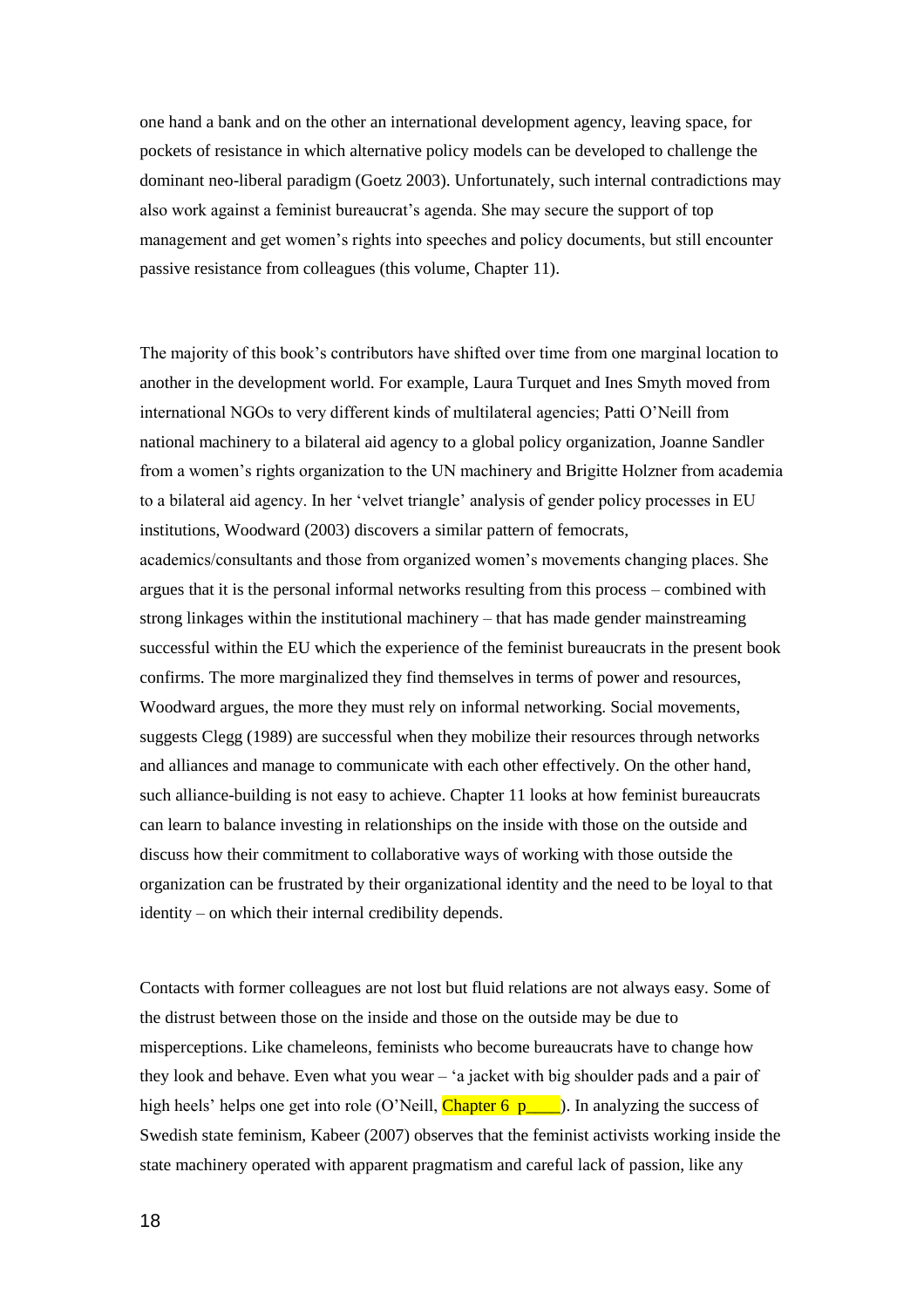typical bureaucrat. Insiders are possibly even being quiet about their feminism (Chappell 2002). Yet although they have become 'mandarins', in their heart they remain 'missionaries' (Miller and Razavi 1998). Nevertheless, even if those on the outside realize that feminist bureaucrats are wearing camouflage, they still might not want to engage if they view them as liberal feminists who have failed 'to contest neo-colonialism and capitalism' (Bedford 2007b: 293).

Thus if 'development' is seen as the handmaid of neo-colonialism and capitalism, a feminist bureaucrat's self-identification as an activist may be contentious for those whose activism is at the grassroots, or in Southern civil society, and who are deeply suspicious of the development paradigm. Laura Turquet (this volume, Chapter 7) was surprised to discover that because she worked for a big international NGO she was not viewed as part of the global women's movement but as a 'donor'. Ines Smyth (Chapter 9) notes how feminist organizations have been reluctant to engage with the ADB, whose ideology and practices they judge to be damaging to women. By claiming an activist identity, feminists in development bureaucracies may be claiming an unwelcome solidarity between North and South, between privileged and marginalized – a supposed sisterhood that is problematic and possibly even oppressive when, with the best of intentions, their resources and access to policy spaces squeeze out other perspectives and voices (Kantola and Squires 2008).

The controversy about whether feminists are irretrievably compromised by working for the development machine mirrors the debate between those who see bureaucrats as located across an unbridgeable divide between state and society, and those who appreciate the political strength of over-lapping networks cutting across formal organizational state-society boundaries. Banaszak (2005) takes the latter stance, arguing that the number and location of activists within the state significantly shapes feminist movements' strategies and achievements. According to Beckwith (2007: 2005), such an effect is only likely to occur when liberal feminist movements rather than more radical feminist movements strategically collaborate with insiders. At the same time however, while a liberal feminist movement

...might employ a state-involved/insider strategy to pressure the State for improved access to women's healthcare, a radical or socialist component of the larger movement might employ an outsider/state-involved strategy, targeting members of parliament to produce new legislation, employing mass demonstrations and other disruptive tactics. Furthermore, different components of a women's movement may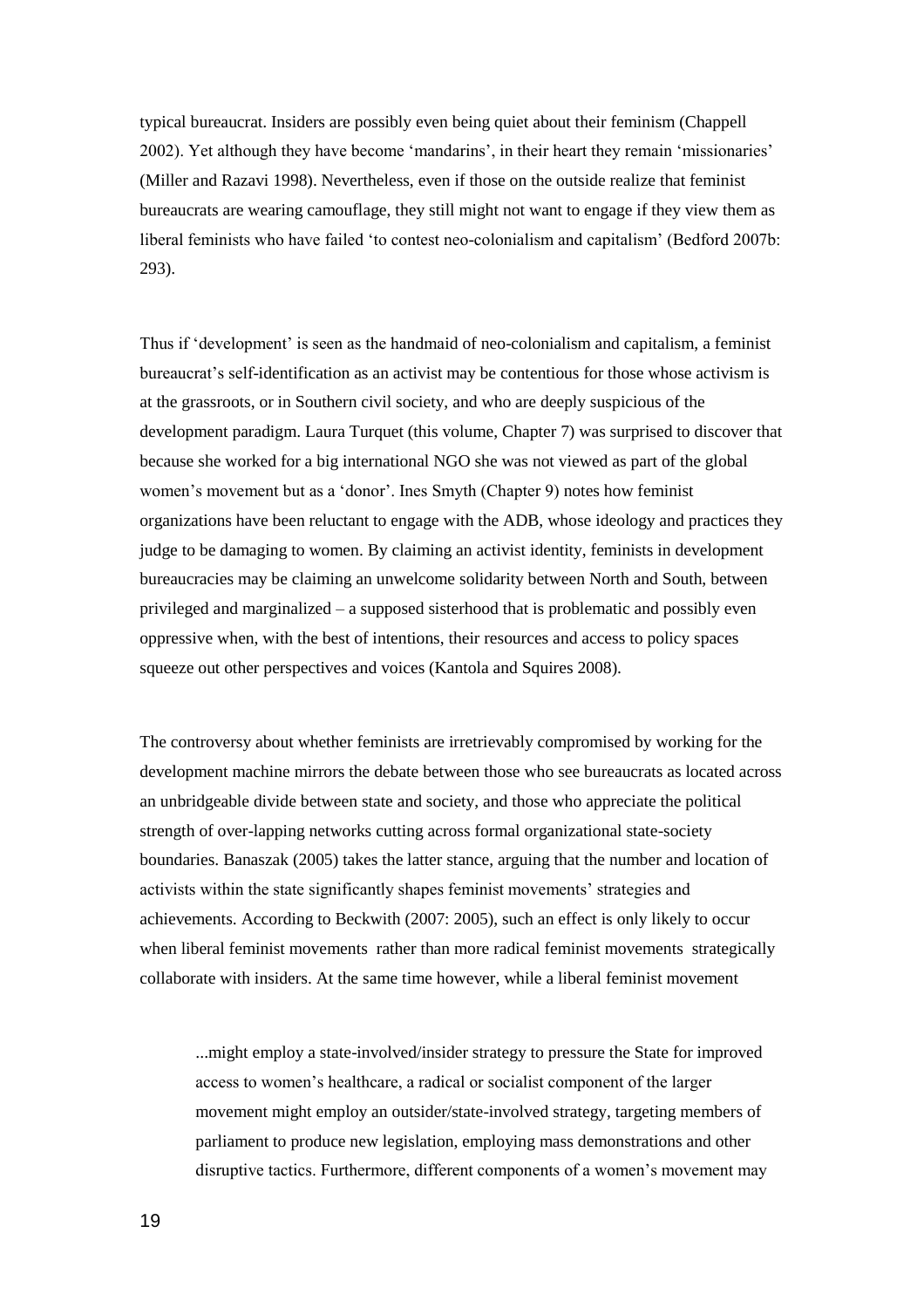coordinate their different strategies in the same movement campaign, engaging the same target but employing different strategies and tactics for achieving the same end.

Beckwith 2007: 2005

Feminist gender specialists can take advantage of the radicalism of other parts of the movement, without necessarily having to take the risk to their insider status of entering in direct contact with them. The overall challenge is to seek support from feminists outside the bureaucracy and to engineer this in a manner that 'works with the grain' of the organization employing them (this volume, Chapter 8). This means understanding its politics, cultures and ethos, as the contributors to this book do.

# **Notes**

 $\overline{a}$ 

<sup>1</sup> www.dfid.gov.uk/About-DFID/Finance-and-performance/DFID-Business-plan-2011---2015/  $2$  Although, those with whom they are sympathizing may very well reject any notion of shared oppression based on a perception of common identity, a point well made in Mohanty's classic piece (1988). See also the discussion in Chapter 3 (this volume).

# **References**

Alvesson, M. and P. Thompson (2005) 'Post-bureaucracy?', in S. Ackroyd, R. Batt, P. Thompson and P. S. Tolbert (eds), *Oxford Handbook of Work and Organization Studies,* Oxford: Oxford University Press

Ashcraft, K. (2006) 'Feminist-bureaucratic control and other adversarial allies: Extending organized dissonance to the practice of "New" forms', *Communication Monographs*, 73, 1, pp. 55-86

Banaszak, L. (2005) 'Inside and outside the State. Movement, insider status, tactics and public policy achievement', in D. Meyer, V. Jennes. and H. Ingram (eds), *Routing the Opposition: Social Movements, Public Policy, and Democracy,* Minneapolis: University of Minnesota Press

Bauman, Z. (1989) *Modernity and the Holocaust*, Cambridge: Polity Press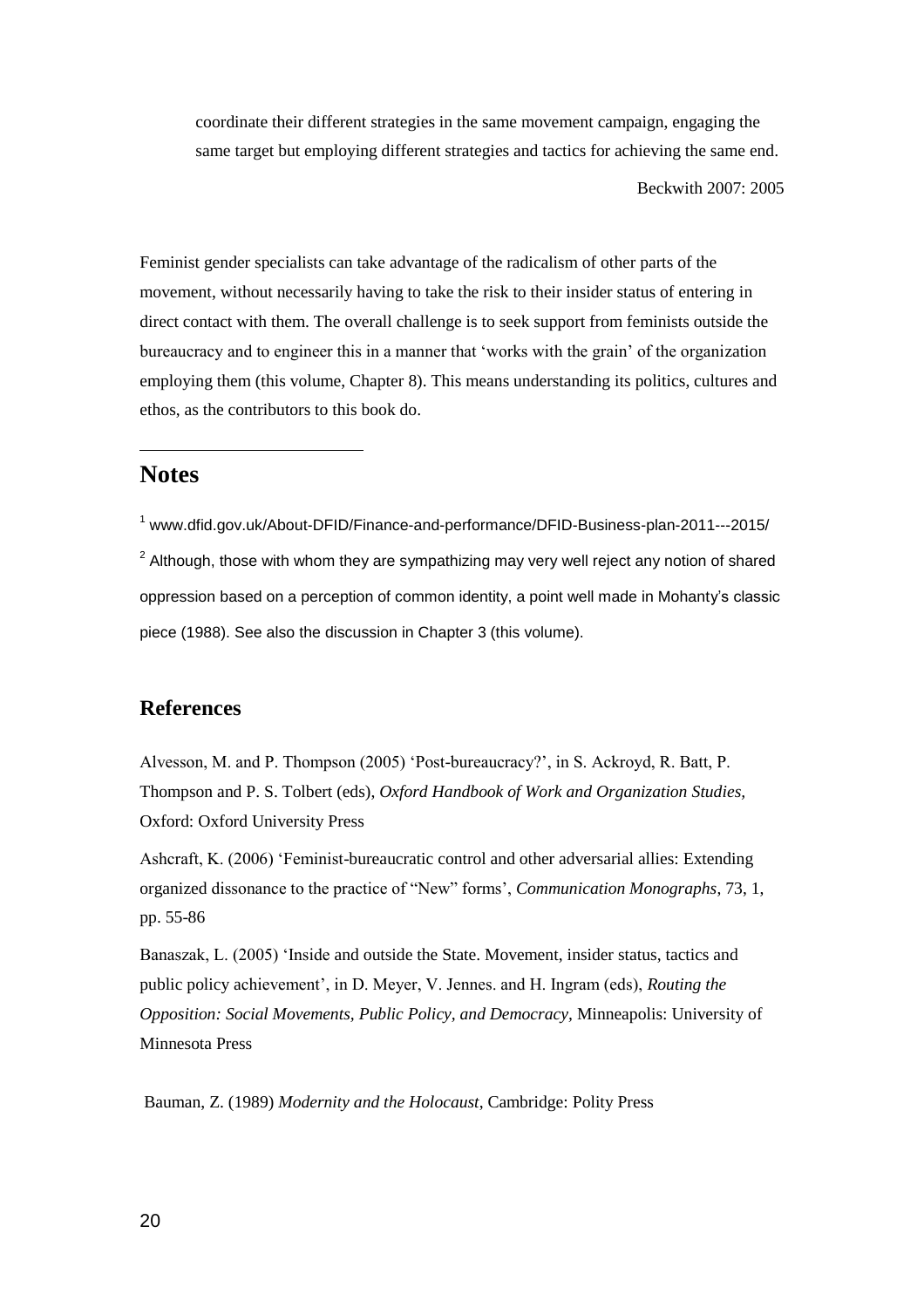Beckwith, K. (2007) 'Mapping strategic engagements. Women's movements and the State', *International Feminist Journal of Politics*, 9, 3, pp. 312–38

Bedford, K. (2007a) 'Governing intimacy in the World Bank', in S. Rai and G. Waylen (eds), *Global Governance. Feminist Perspectives,* Basingstoke: Palgrave MacMillan,

Bedford, K. (2007b) 'The imperative of male inclusion: How institutional context influences World Bank gender policy', *International Feminist Journal of Politics,* 9, 3, pp. 289-311

Bendix, R. R. (1959) *Max Weber,* London: University Paperbacks, Methuen,

Bourdieu, P. (1985) 'The social space and the genesis of social groups', *Theory and Society*, V 14, 6, pp. 723- 44

Calas, M. and L. Smircich (1999) 'From the 'Woman's Point of View: Feminist Approaches to Organization Studies', in S. Clegg and C. Hardy (eds), *Studying Organization, Theory and Method*, London: Sage,

Castells, M. (1997) *The Power of Identity,* Oxford: Blackwell,

Chappell, L. (2002) *Gendering Government*, Vancouver : University of British Columbia Press,

Clay, E. and B. Schaffer (1984) *Room for Manoeuvre: An Exploration of Public Policy Planning in Agricultural and Rural Development*, London: Heinemann,

Clegg, S. (2010) 'The State, power, and agency: Missing in Action in institutional theory?' *Journal of Management Inquiry*, 19, 1, pp. 4–13

Clegg, S. (1989) *Frameworks of Power* London: Sage

Clegg, S., D. Courpasson, and N. Phillips (2006) *Power and Organizations*, Los Angeles: Sage,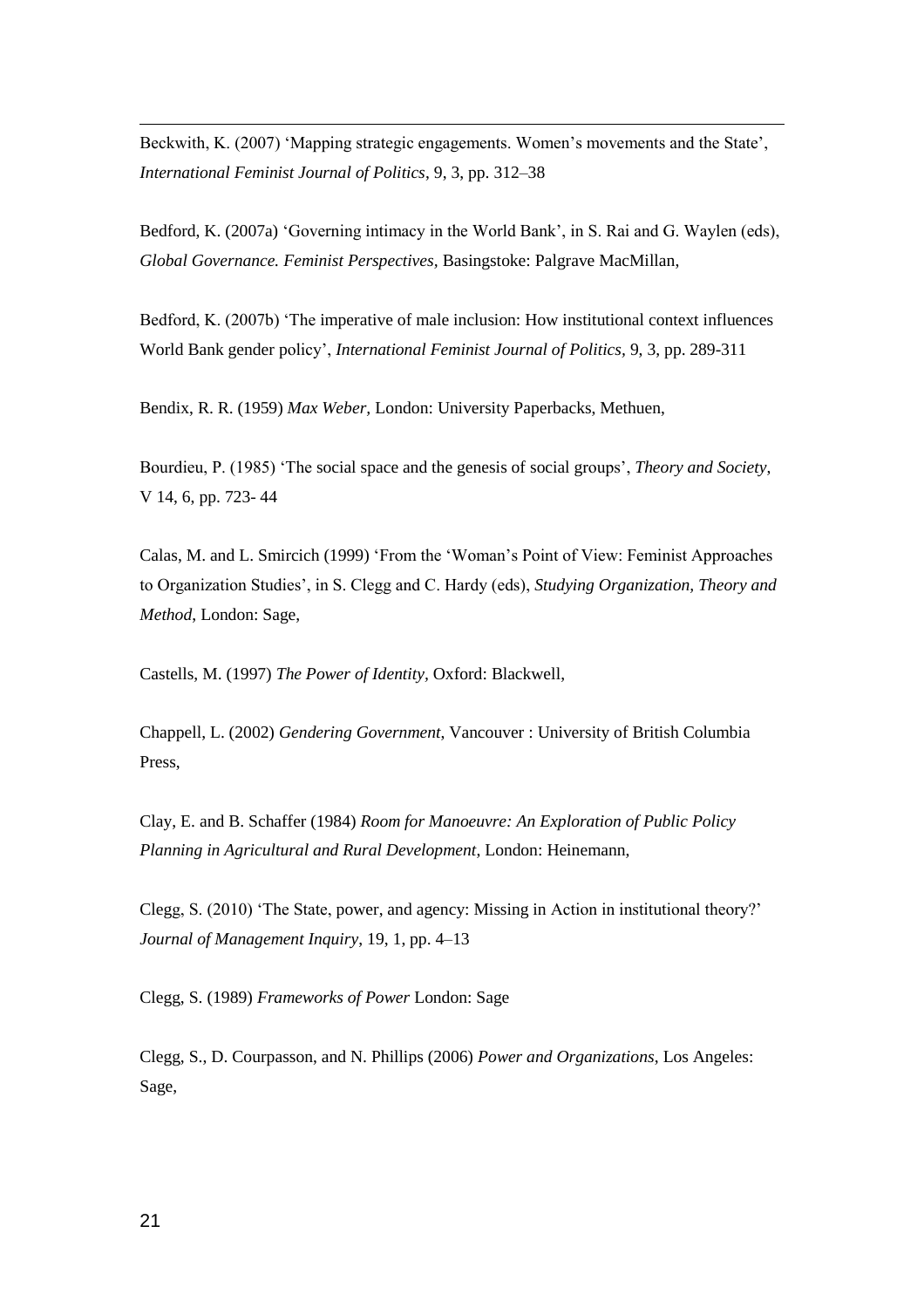Cornwall, A., E. Harrison and A. Whitehead (2007) 'Gender myths and feminist Fables: The Struggle for Interpretive Power in Gender and Development', *Development and Change*, 38, 1, pp. 1-20

Courpasson, D. and M. Reed (2004) 'Introduction: Bureaucracy in the Age of Enterprise', *Organisation*, 11, 1, pp. 5–12

Craig, D. and D. Porter (2006) *Development beyond Neoliberalism?,* London: Routledge,

Crewe, E. and Fernando, P. (2006) 'The elephant in the room: Racism in representations, relationships and rituals', *Progress in Development Studies,* 6, 1, pp. 40-54

Crush, J. (1995) *Power of Development,* London: Routledge

Du Gay, P. (2000) *In Praise of Bureaucracy: Weber, Organization, Ethics*, London: Sage

Edwards, M. (2008) *Just another Emperor? The Myths and Realities of Philanthrocapitalism*, New York: Demos

Escobar, A. (1996) *Encountering Development: The Making and Unmaking of the Third World,* Princeton: Princeton University Press

Eyben, R. (forthcoming) 'Promoting gender equality in the changing global landscape of international development cooperation' in A. Coles, L. Grey and J. Momsen (eds) *A Gender and Development Handbook,* London and New York: Routledge

Eyben, R. (2011) 'What is happening to donor support for women's rights?' *Contestations*, Issue 4, [www.contestations.net](http://www.contestations.net/) [accessed 2 February 2013]

Eyben, R. (2007) 'Gender myths in the British Aid Programme', in A. Cornwall, E. Harrison and A. Whitehead (eds) *Feminisms and Development: Contradictions, Contestations and Challenges*, London: Zed Press

Eyben, R. (2006) *Relationships for Aid*, London: Earthscan,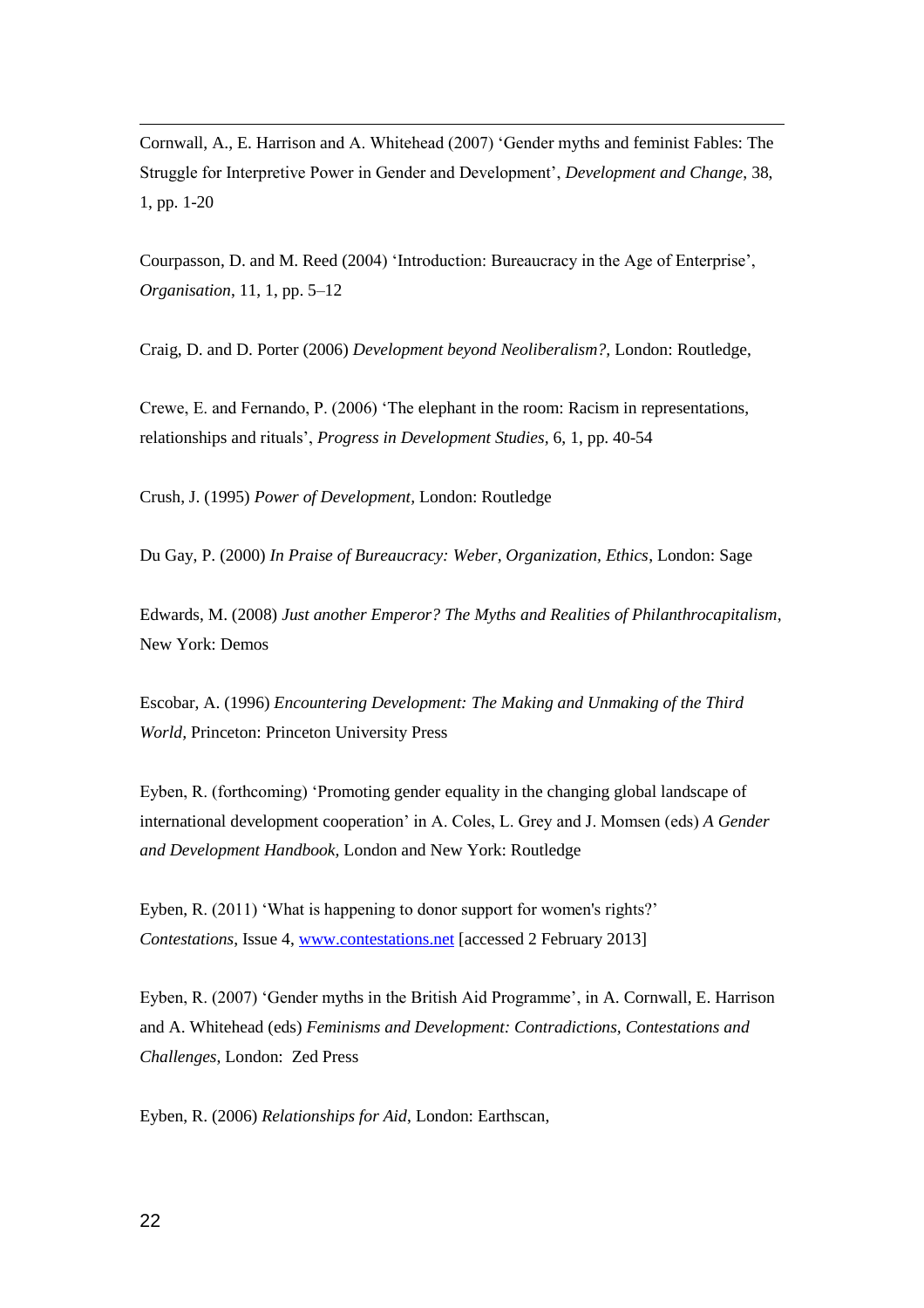Ferguson, K. (1984) *The Feminist Case against Bureaucracy*, Philadelphia: Temple University Press,

Fraser, A. (2004) 'Preface', in A. Fraser and I. Tinker (eds), *Developing Power: How Women Transformed International Development*, New York: Feminist Press

Fraser, A. and I. Tinker (eds) (2004) *Developing Power: How Women Transformed International Development,* New York: Feminist Press,

Garud, R., C. Hardy and S. Maguire (2007) 'Institutional entrepreneurship as embedded agency: An itroduction to the Special Issue', *Organization Studies*, 28, 7, pp. 95769

Gaventa, J. (2006) 'Finding the spaces for change. A Power Analysis', *IDS Bulletin*, 37, 6, pp. 23-33

Goetz, A. M. (2003) 'The World Bank and women's movements', in R. O'Brien (ed.), *Contesting Global Governance: Multilateral Economic Institutions and Global Social Movements*, Cambridge: Cambridge University Press

Goetz, A. M. (1992) 'Gender and administration', *IDS Bulletin,* 23, 4, pp. 6-17

Grillo, R. D (1997) 'Discourses of Development: The view from Anthropology', in R. D. Grillo and R. L. Stirrat (eds), *Discourses of Development, Anthropological Perspectives*, Oxford: Berg,

Grindle, M. and J. Thomas (1991) *Public Choices and Policy Change*, Baltimore: Johns Hopkins University Press,

Hajer, M. and H. Wagenaar (2003) 'Introduction' in M. Hajer and H. Wagenaar (eds), *Deliberative Policy Analysis, Understanding Governance in the Network Society*, Cambridge: Cambridge University Press

Hanson, C. (2007) 'Canadian gender-based analysis training in South Africa', *International Feminist Journal of Politics*, 9, 2, pp. 198217

Hare, L. (1981) *Bentham and Bureaucracy*, Cambridge: Cambridge University Press,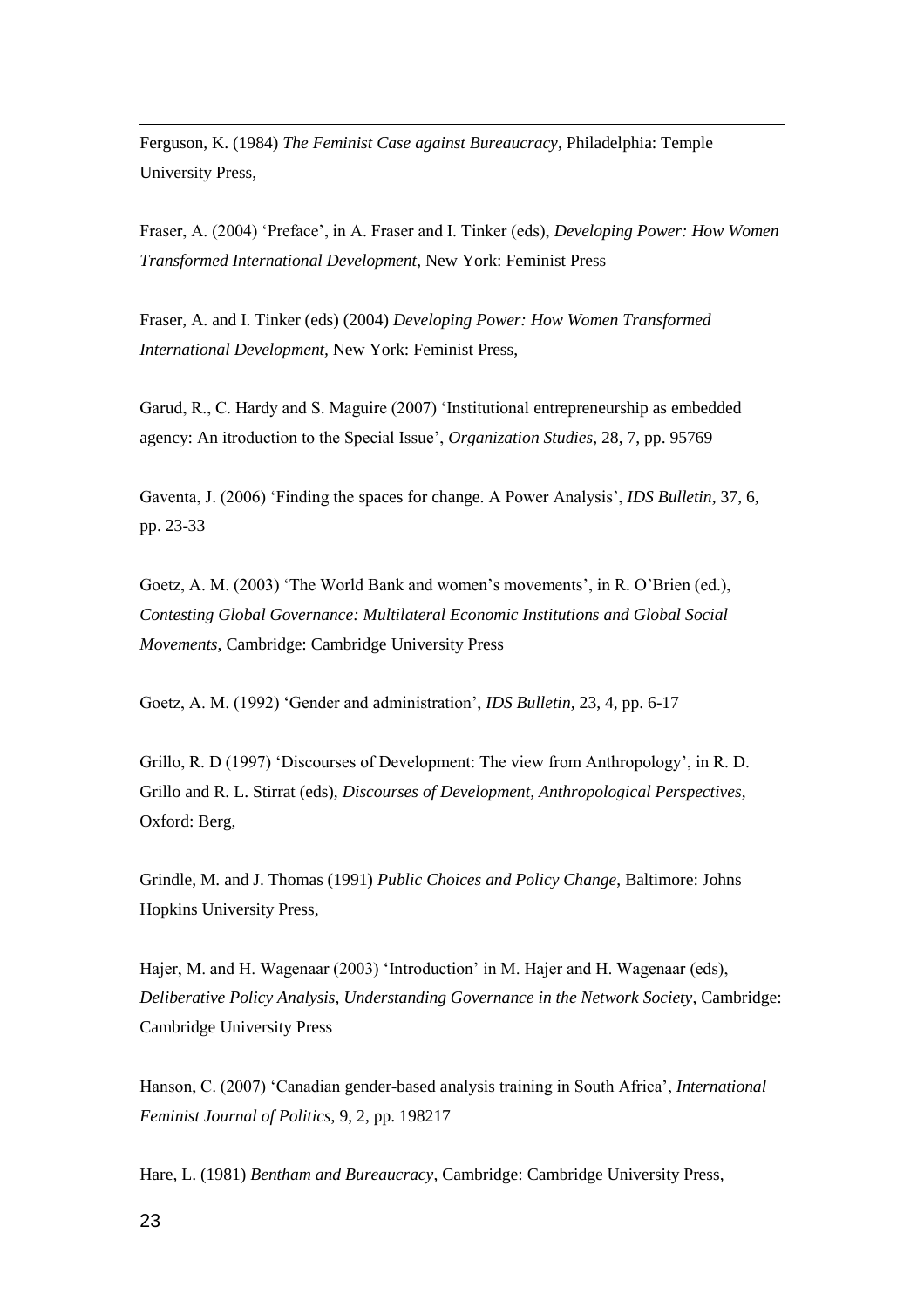Hart, G. (2001) 'Development critiques in the 1990s: Cul de Sacs and promising paths', *Progress in Human Geography,* 25, 4, pp. 64958

Hogget, P. (2007) 'A Service to the public, The containment of ethical and moralc by public bureaucracies', in P. Du Gay (ed.) *The Values of Bureaucracy*, Oxford Oxford University Press,

Holli, A-M. (2008) 'Feminist Triangles A conceptual analysis', *Representation*, 44, 2, pp. 169-85

Jain, D. (2005) *Women, Development and the UN*, Bloomington Indiana University Press,

Joachim, J. (2003) 'Framing issues and seizing opportunities: The UN, NGOs and Women's Rights', *International Studies Quarterly*, 47, 2, pp. 247-74

Kabeer, N. (2007) 'Passion, pragmatism, and the politics of advocacy: The Nordic experience through a "Gender and Development" lens', in E. Magnus, N. Kabeer and A. Stark (eds), *Global Perspectives on Gender Equality: Reversing the Gaze*, London: Routledge

Kantola, J. (2010) 'Shifting institutional and ideational terrains: The impact of Europeanisation and Neoliberalism on women's policy agencies', *Policy & Politics,* 383, pp. 353-68

Kantola, J. and J. Squires (2008) 'From State Feminism to Market Feminism?', paper presented at the International Studies Association Annual Convention, 26- 29 March

Kothari, U. (2006) 'Critiquing 'Race' and racism in development discourse and practice', *Progress in Development Studies,* 6, 1, pp. 1–7

Kothari, U., & Minogue, M. (Eds.). (2002). *Development Theory and Practice: Critical Perspectives*, Basingstoke: Palgrave.

Le Grand, J. (2003) *Motivation, Agency, and Public Policy: Of Knights and Knaves, Pawns and Queens,* Oxford: Oxford University Press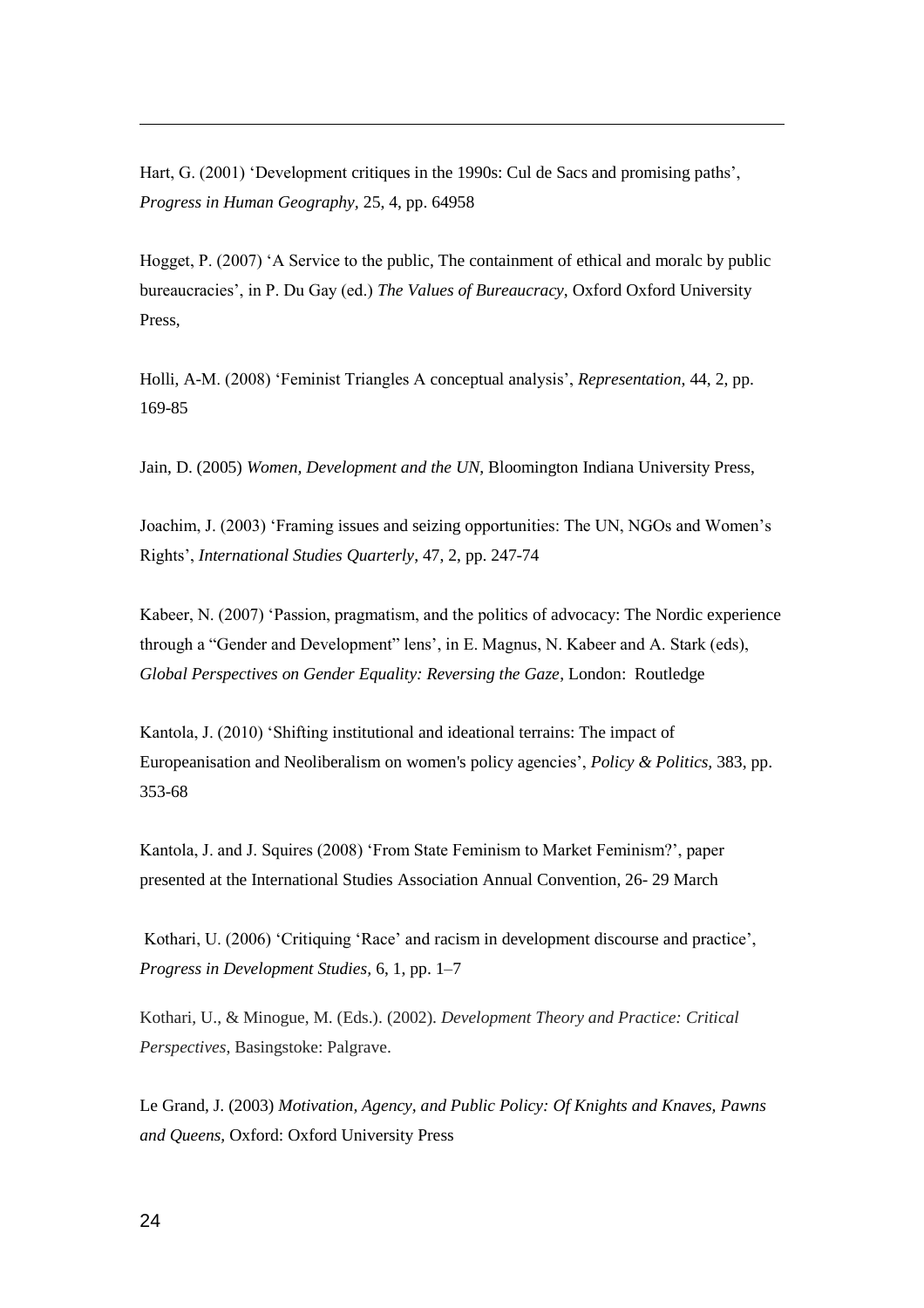Lipsky, M. (1997) 'Street Level Bureaucracy, an Introduction', in M. Hill (ed.), *A Policy Reader*, London: Prentice Hall,

Lorde, A. (1997) 'Age, Race, Sex and Class: Women redefining difference', in A. McClintock, A. Mufti, E. Shohat (eds), *Dangerous Liaisons: Gender, Nation, and Postcolonial Perspectives*, Minneapolis: University of Minnesota,

Mawdsley, E. (2011) 'The changing geographies of foreign aid and development cooperation: Contributions from Gift Theory', *Transactions of the Institute of British Geographers*, <http://onlinelibrary.wiley.com/doi/10.1111/j.1475-5661.2011.00467.x/pdf> (accessed 2 February 2012)

Mazlish, B. (2000) 'Invisible ties. From patronage to networks', *Theory, Culture and Society*, 17, 2, pp. 119

Mazur, A. (2002) *Theorizing Feminist Policy* Oxford: Oxford University Press,

Mercer, C. (2002) 'NGOs, Civil Society and democratisation: A critical review of the literature', *Progress in Development Studies*, 2, 1, pp. 522

Meyerson, D. (2001) *Tempered Radicals*, Harvard : Harvard Business School Press,

Miller, C. and S. Razavi (1998*) Missionaries and Mandarins. Feminist Engagement with Development Institutions,* London: ITDG Publications,

Miller, C. and S. Razavi (1995) 'From WID to GAD: Conceptual shifts in the Women and Development discourse', Occasional Paper 1, UNRISD, Geneva

Mohanty, C. (1988) 'Under Western Eyes', *Feminist Review,* 30, Autumn, pp. 61-88

Moncrieffe, J. and R. Eyben (eds) (2007) *The Power of Labelling in Development*, London : Earthscan,

Mosse, D. (2011) 'Introduction: The anthropology of expertise and professionals in international development', in D. Mosse (ed.), *Adventures in Aidland*, Oxford: Berghahn Books,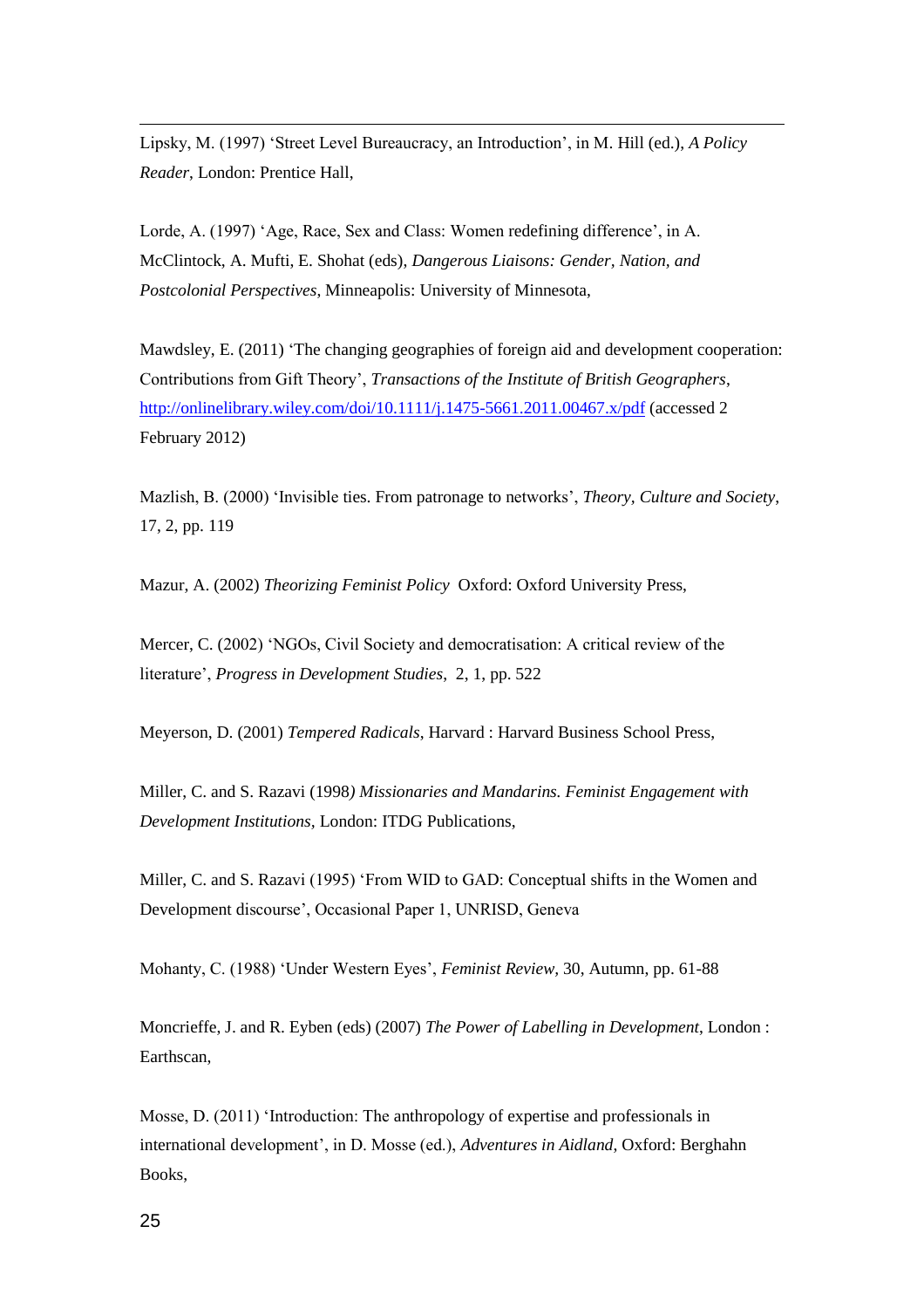Nazneen, S. and M. Sultan (2011) 'Mobilising for Women's Rights and the Role of Resources: Synthesis Report Bangladesh', February, Pathways of Women's Empowerment and BRAC Development Institute, Brighton and Dhaka <http://www.dfid.gov.uk/r4d/Output/189221/Default.aspx> [accessed 2 February 2013]

Outshoorn, J. and J. Kantola (2007) *Changing State Feminism*, Basingstoke: Palgrave Macmillan,

Pieterse. J. (2000) 'After Post-development', *Third World Quarterly*, 21, 2, pp. 175–91

Rao, A. and D. Kelleher (1995) 'Engendering organizational change: The BRAC Case', *IDS Bulletin,* 26,. 3, pp. 69-78

Riger, S. (1994) 'Challenges of success: Stages of growth in feminist organizations', *Feminist Studies*, 20, 2, pp. 275300

Rist, G. (2003). *The History of Development: From Western Origins to Global Faith*. London: Zed Books.

Rhoades, R. (2006) 'Policy Network Analysis' in M. Moran, M. Rein and R. E. Goodin (eds), *The Oxford Handbook of Public Policy*, Oxford : Oxford University Press,

Sawer, M. (1990) *Sisters in Suits: Women and Public Policy in Australia*, Sydney: Allen & Unwin

Six, C. (2009) The Rise of postcolonial states as donors: A challenge to the development paradigm?', *Third World Quarterly,* 30, 6, pp. 1103-21

Skocpol, T. (1997) 'Bringing the State back in', in M. Hill (ed.) *A Policy Reader*, London: Prentice Hall,

Staudt, K. (2002) 'Dismantling the Master's House with the Master's Tools? Gender work in and with powerful bureaucracies', in K. Saunders (ed.), *Feminist Post Development Thought: Rethinking Modernity, Post-Colonialism and Representation*, London : Zed Press,